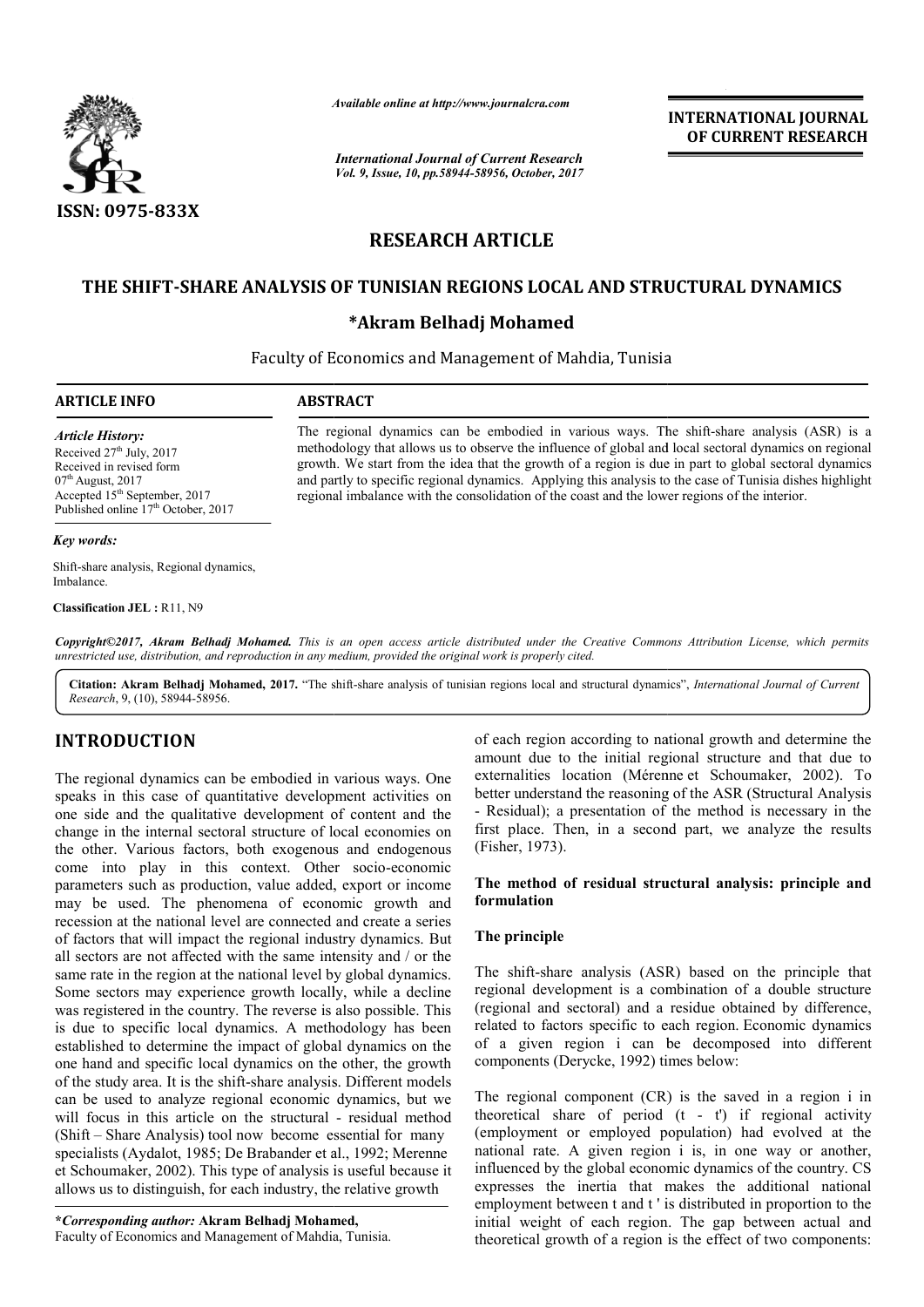one called the local structural and forming together the socalled Net Employment Share (PNE) that is to say the net Employment Shift (NES). The structural component (CS) expresses the effect of an efficient initial structure in a given place and time t (Proportionality Shift). Overall regional dynamics is often a function of the initial economic structure; a region that has a favorable initial structure, with a high proportion of dynamic activities, would increase its overall growth compared to other other regions with less favourable structures (De Brabander et Verbist, 1992). The local component (CL) expresses the effect of region-specific local factors. These factors are related to the location and topology, history and traditions, material, technical and logistical, human, cultural and economic potential. CL is determined by subtraction and between CR and CS (Differential Shif).

#### **The formulation**

The actual regional growth (Er'-Er) is the sum of the regional component (CR) and the net employment share, PNE (Net Employment Shift, NES) with:

$$
E_r - E_r = CR + PNE
$$
 (1)

With Er and Er: Regional employment in t and t '. Regional Component (CR) is written:  $CR = Er$  ((E ' - E) / E) with Er: Regional employment in t , E and E' : National employment in t and t '. Part Net Employment (PNE) expresses the difference between the recorded growth between t and t ' and the theoretical growth in a given region. NCB expresses a positive local dynamics more pronounced than that of the country while a negative score is rather a sign of a slower pace Regional (Belhedi, 2005). We have:

**PNE =** CR R - CRT with CRR and CRT: Regional growth real and theoretical;

PNE = 
$$
(E_r - E_r) - CR
$$
  
\nPNE =  $(E_r - E_r) - E_r ((E' - E)/E)$  (2)

In developing the formula, we obtain the following relationship  $NCB = Er' - Er (E'/E)$  with Er and Er': Regional overall labor force in t and t'. E, E': overall labor force employed in t and t'.

Structural Components and local component: The PNE is divided in turn into two: a structural component (CS) and a local component (CL):  $PNE = CS + CL$ . The structural component (CS) or Shift Proportioality expresses the effect of a good structure t, the presence in a given region at a time t of a higher proportion of jobs in dynamic activities, the variation regional employment due to spillover effects engines sectors and dynamic activities (Haggett, 1973). For the calculation, it is necessary to establish the growth rate of regional employment that would record if all sectors behaved as globally. This is the theoretical growth rate. The difference between the theoretical rate of regional growth and overall growth rate gives the structural gap. Each sector can contribute positively or negatively to the structural gap. The sum of these contributions, participant downward and upward gap, actually gives the structural gap.

$$
CS = Si (Ej'/Ej - E/E) Erij
$$
 (3)

Was the total active population occupied by sector and region SErj is equivalent to the total employed labor force in industry j  $(Ej = Eri)$  and therefore, we deduce as:  $CS = Si (Ej/Ej - E/E)$ Ej with

CS: the structural component. Ej and Ej ': National labor force employed in industry j at time t and t'. E and E ': National labor force at time t and t. Finally, Eri represents the regional labor force employed in sector i at time t. If is equal to the sum of the areas i. The structural component may be null if the pace of development activity mimics the national, it is negative if the sectoral rhythm is less strong the cadence national and it is greater than 0 in the reverse case. A positive structural gap reveals that the region is more specialized than the average in overall growing sectors and/or less than average in overall declining sectors. A negative structural difference indicates that the region is more specialized than the average in overall declining sectors and less than the average in overall growing sectors. The local component or Shift Differential: it shows the trends followed by the activities of a medium according to the time (t - t ') with reference to their growth at the national level and thus affirms the effect of location more than that of the local structure. This component explains the same way the impact of other location factors such as the attractiveness of the region. The local function is translated as follows :

$$
CL = \sum_{i} (E_{rj'} - E_{i} (E/k))
$$
\n
$$
(4)
$$

Erj, Erj ': regional labor force engaged in activity j in t and t'. Ej ', Ej: labor force activity j in t and t'.  $\Sigma$ i = Sum of regions i.

### **Changing dynamics of concentration: application of shiftshare analysis (ASR)**

Various obstacles are mentioned to ensure a complete and thorough analysis. First, the data related to employment are generally partial and incomplete in Tunisia. They concern only certain activities relating to specific investigations (if jobpopulation surveys conducted by the INS for example) or are limited to companies with more than ten employees. For this reason, we rely here on data on the employed population, identified by the last three censuses of 1984, 1994 and 2004 are considered the most reliable sources, both at global and regional levels. A reading of more recent developments from 2004 to 2014 completes our analysis. Second, the spatial division used can affect the truthfulness and accuracy of our results. It would be useful to choose the cut as thin as possible. In our case, it is advisable to take as a reference the level of delegations to enable us to conduct the most comprehensive study possible. Data on the employed population are not broken at the level of delegations for the case of 1994 and 2014. We will now present the specifics of the method of shift-share analysis for the case of Tunisian regions.

#### **The application of the asr in the case of tunisia**

The data are not broken down by industry in 1994, contrary to the data of 1984, 2004 or 2014, which forced us to limit ourselves to the main sectors of economic activity (INS, 1984, 1994, 2004 and 2014) are the agriculture, forestry and fishing (AFP), manufacturing (IM), mining and energy (ME), construction and public works (CTP), services (trade, banking, transportation, counseling and repair) (S), administration, education and socio-community services such as health and culture (ASSC). Analysis of the variation of the population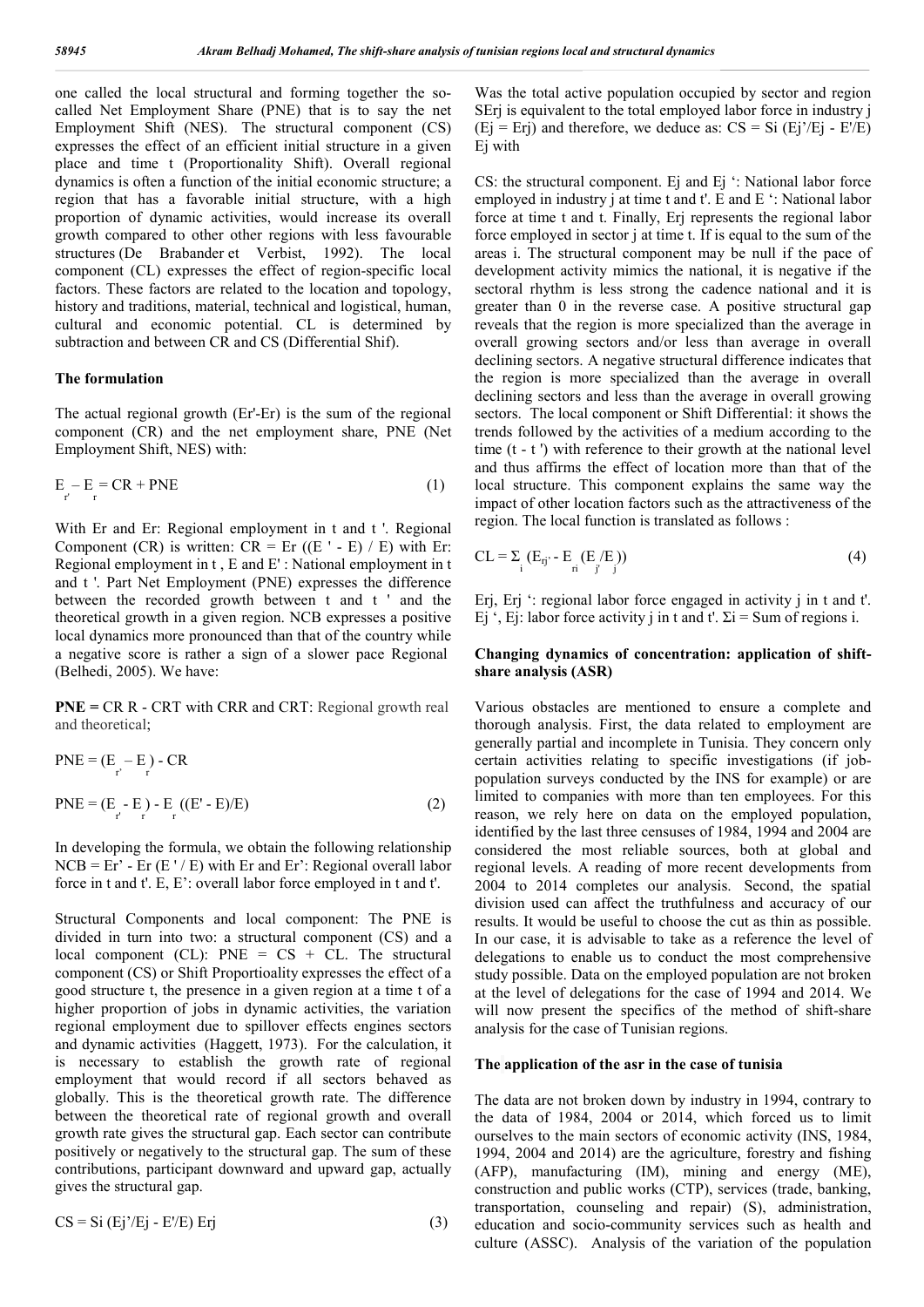active occupied between 1984 and 1994 (see Appendix 1) shows that it increased by 29.1% thanks to the services, in particular, the administration and services collective socio (health, education, culture...), whose rates were 80% and 42% while secondary and primary activities have increased to a rate of 28.6% and 5.4% respectively.

This trend has decreased slightly between 1994 and 2004 (see Appendice 2) with a growth rate of employed population by 23%. This decline affects most sectors such as agriculture, forestry and fishing fell by 8% and mining and energy with a negative rate of 8.5%. The only exception is the area of administration and public social services (76% growth rate) continues to reinforce the now tertiary character of the Tunisian economy. More recently, a renewed strength in the primary sector knows that from 2004 to 2014 and a significant increase of nearly 23% is noted (Appendice 3) The analysis of additional occupied population (POA) between 1984 and 1994 reflects the consolidation of the Tunisian coast. The regional dimension is summarized by dividing the country into two: one Tunisia where the employed population grew faster than the national rate formed by the governorates of Ariana, Ben Arous, Nabeul, Sidi Bouzid, the Sahel (Governorate Sousse and Monastir and Mahdia) and Sfax, Kebili, Gabes and Médenine. The rest of the country recorded a lower than national average dynamics. It is in the Greater Tunis (except Tunis Governorat) we recorded both the highest rate (Ariana with a rate of 16% and Ben Arous which records a rate of 29%) and lower (the Zaghouan with employed labor force decreased by 28%). The second decade of our study reflects a lower growth of the workforce nationwide. Ring formed by the Tunis Ariana, Ben Arous and the Sahel region (with the exception of Mahdia) and governorates Kebili Médenine continue to have growth greater than the national average workforce. The good surprise comes from the governorates of Zaghouan (18%), Gafsa (4%), Jendouba (1%) and Tozeur (7%) experiencing a return to form during this period.

However governorates of Sidi Bouzid (-16%), Mahdia (-11%) and that of Gabes (-6%) begin to see a remarkable slowdown in their dynamic sign of slowing down. This slowdown is generalized to the case of the last three years of our study and now reaches of governorates deemed untouchable as Monastir (-3%) and Nabeul (-1%), while a modest recovery taking shape in the rate of population growth Employed for governorates as Bizerte (3%), Beja (1%), Kef (17%) and Kairouan (3%). This analysis will allow us to identify and try to understand the general trends of regional population growth occupied during the three periods covered by this study. Indeed, there are large dominant trends that we take successively.

### **The consolidation of the coastline and the decline of the Interior**

The analysis of the evolution of the regional population share additional occupied (POA) in each governorate reveals strengthening the capital Tunis and the coastal area in general, divergent dynamics of coastal and inland areas and evolution nuanced within each of these two sets.

### **The strengthening of the area of Grand Tunis**

The essential dynamics of the employed population is captured by regions of Central East and Greater Tunis. Indeed, the latter sees his weights strengthen over 26.8% of the additional occupied population (POA) between 1984-1994 (see Table 2). Nearly 27% between 1994 to 2004 (see Table 3) while it represented 24.1% of the employed population (PO) in 1994 (see Table 2). She has recorded a higher than allowed his weight POA. The center of this region, represented by the governorate of Tunis, has lost its weight in favor of devices Ben Arous, Ariana and Manouba governorates (see Table 1).

### **The consolidation of coastal areas**

The coastline has collected 75% of this additional population occupied whereas it was in 1984 that 62.7% of the working population while the interior has seen its momentum is reduced with 15% of employed people against additional weight 37.3% in 1984 (see Table 2). The trend since the early 1980s has continued and was consolidated in the following years with 76% share in the additional occupied population for the period between 1994 and 2004 (see Table 3) given the socioeconomic conditions structural adjustment adopted since 1986, liberalization, globalization and agreements of free trade area with Europe, but also the mechanisms of inertia and spatial accumulation that play in favor of coastal areas and dynamic (Belhedi, 1992). The Centre East is the first dynamic space to display additional 28.7% of the employed population (POA) between 1984 and 1994 and 28.7 % between 1994 and 2004 against a weight of 21.4 % in 1984. The Northeast and Southeast are respectively 3 and 4 rows (see Tables 2 and 3).

### **A latent delay in inland areas**

Most interior regions recorded a decrease in their relative weight because they have a workforce additional occupied less consistent than their predestined weight in 1984 and 1994 and showed them and declined during the period from 1984-2004 (Map 1, Table 2 and 3). However, tentative signs of recovery in the growth dynamics of the population are employed additional to report at the governorate as Bizerte, Beja, Kef and Kasserine for the period from 2004 to 2014. The deepening of our analysis by comparing governorates same region shows that the growth rate of the employed population is not done with the same pace and often, there is completely contradictory situations (Table 2). Indeed, this dynamic is far from homogeneous in Greater Tunis with Tunis as central governorate continues to give room for the neighboring governorates are Ariana and Ben Arous. At the East Center is the governorates of Sousse and Monastir earning points unlike the governorates of Mahdia and Sfax not improve their position very slightly between 1984 and 2004. However, since 2004 there has been a remarkable recovery Sfax which contrasts with the situation in Monastir which stalled. In the North East, at first Nabeul earn points while Zaghouan loses with Bizerte back a little. From the second decade covered by this study, there is a general recovery in this region with the exception of Bizerte which continues to mark time. It was not until 2004 that we are witnessing a real departure from the governorate of Bizerte while Nabeul begins to show signs of slowing mainly due to the saturation of the seaside resort of Hammamet (Table 3). With regard to inland regions, the general trend is to the downside, with the exception of Sidi Bouzid during the first period of the study and Kebili who have seen their situation improve as a result of development of the productive apparatus and administration, especially in agriculture. The analysis of the evolution of the contingent of unemployed shows that the majority of governorates recorded greater than the national average scores except the governorates of Tunis, Bizerte and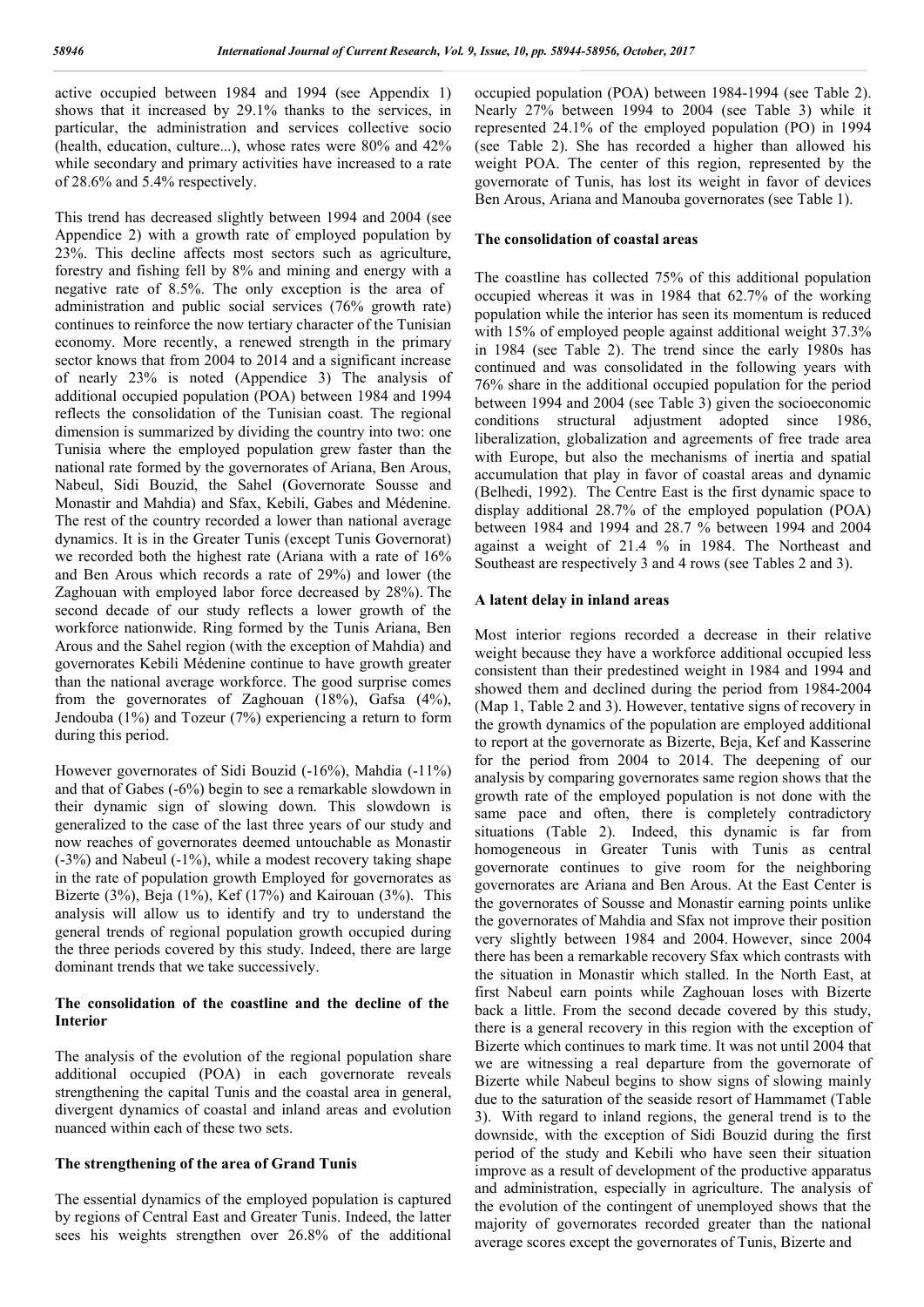|                  | 84-94  | 94-2004 | 2004-2014 |
|------------------|--------|---------|-----------|
| Tunis            | $-9\%$ | $-11%$  | $-5\%$    |
| Ariana           | 16%    | 22%     | $1\%$     |
| <b>Ben Arous</b> | 29%    | 21%     | 3%        |
| Nabeul           | 11%    | 4%      | $-1\%$    |
| Zaghouan         | $-28%$ | 18%     | 14%       |
| <b>Bizerte</b>   | $-1\%$ | $-7\%$  | 3%        |
| Béja             | $-13%$ | $-15%$  | $1\%$     |
| Jendouba         | $-15%$ | $1\%$   | $-18%$    |
| Le Kef           | $-26%$ | $-17%$  | 17%       |
| Siliana          | $-26%$ | $-12%$  | $-4\%$    |
| Kairouan         | $-6\%$ | $-23%$  | 3%        |
| Kasserine        | $-20%$ | 10%     | $-4\%$    |
| Sidi Bouzid      | 8%     | $-16%$  | 14%       |
| Sousse           | 16%    | 16%     | $2\%$     |
| Monastir         | 22%    | 18%     | $-3\%$    |
| Mahdia           | 3%     | $-11%$  | $-9%$     |
| <b>Sfax</b>      | 4%     | $0\%$   | 12%       |
| Gafsa            | $-8\%$ | 4%      | $-3\%$    |
| Tozeur           | $-4\%$ | 7%      | $-16%$    |
| Kébili           | $2\%$  | 18%     | $-8\%$    |
| Gabés            | 10%    | $-6%$   | $-6\%$    |
| Médenine         | 9%     | $0\%$   | $-4%$     |
| Tataouine        | $-17%$ | $-4%$   | $-8%$     |

### **Table 1. Employed Population additional (POA) in %**

**Table 2. Regional dynamics of the additional employed labour force (POA) 1984-1994**

| Regions whose weight has been consolidated |       |           |           |             |       | Regions whose weight has fallen |           |
|--------------------------------------------|-------|-----------|-----------|-------------|-------|---------------------------------|-----------|
| Région                                     | %POA  | % PO 1984 | % PO 1994 | Région      | %POA  | % PO 1984                       | % PO 1994 |
| Grand Tunis                                | 26,8  | 22.9      | 24.1      | Centre West | 10.27 | 13.2                            | 12.52     |
| Centre East                                | 28.7  | 21,4      | 23.04     | North West  | 5.02  | 14.77                           | 12.52     |
| North East                                 | 15.61 | 15.11     | 15.22     | South West  | 3 74  | 4.65                            | 4.44      |
| South East                                 | 9.10  | 7.85      | 8.14      |             |       |                                 |           |

POA: Employed Population additional. PO: Employed Population. Source: Personal treatment

### **Table 3. Regional dynamics of the additional employed labour force (POA) 1994-2004**

| Regions whose weight has been consolidated |      |           |           | Regions whose weight has fallen |      |           |             |
|--------------------------------------------|------|-----------|-----------|---------------------------------|------|-----------|-------------|
| Région                                     | %POA | % PO 1994 | % PO 2004 | Région                          | %POA | % PO 1994 | $%$ PO 2004 |
| Grand Tunis                                | 26,8 | 24.1      | 29.5      | Centre West                     |      | 13.2      |             |
| Centre East                                | 28.7 | 23.04     | 28,5      | North West                      |      | 14.77     | 12          |
| North East                                 | 15.7 | 15.2      |           | South West                      |      | 4.65      |             |
| South East                                 |      | 8.14      |           |                                 |      |           |             |

POA: Employed Population additional. PO: Employed Population. Source: Personal treatment

#### **Table 4. Percentage change in the number of unemployed**

|                | Unemployment 84-94 | Unemployment 94-2004 | Unemployment 2004-2014 |
|----------------|--------------------|----------------------|------------------------|
| Tunis          | 35%                | 12,50%               | $-5,17%$               |
| Ariana         | 82,5%              | 69,70%               | 29,23%                 |
| Ben Arous      | 51,2%              | 64,70%               | 32,76%                 |
| Nabeul         | 82,9%              | 25,60%               | 11,96%                 |
| Zaghouan       | 179,3%             | 7,60%                | $-52,24%$              |
| <b>Bizerte</b> | 39%                | 9.90%                | $-16,23%$              |
| Béja           | 33,1%              | 1,40%                | $-2,59%$               |
| Jendouba       | $-10,6%$           | 24,70%               | 27,52%                 |
| Le Kef         | 34%                | $-1,90%$             | $-1,60%$               |
| Siliana        | 48,7%              | $-14,40%$            | 67,07%                 |
| Kairouan       | 108%               | $-10,80%$            | $-15,03%$              |
| Kasserine      | 76,1%              | 7.50%                | 28,94%                 |
| Sidi Bouzid    | 66%                | $-3,70%$             | $-12,49%$              |
| Sousse         | 64,4%              | 25,80%               | 27,25%                 |
| Monastir       | 27,2%              | 6,40%                | 39,95%                 |
| Mahdia         | 147,2%             | $-24,20%$            | 99,68%                 |
| <b>Sfax</b>    | 61,6%              | 23,50%               | 14,41%                 |
| Gafsa          | 62,7%              | 11,70%               | 5,52%                  |
| Tozeur         | 91,5%              | 27,10%               | 84,74%                 |
| Kébili         | 96%                | 7,60%                | 34,96%                 |
| Gabés          | 39,2%              | 17,10%               | 60,87%                 |
| Médenine       | 94,3%              | 20,00%               | 63,13%                 |
| Tataouine      | 77,3%              | 36,60%               | 37,20%                 |
| Ensemble       | 54,4%              | 14,40%               | 17,37%                 |

Source: Personal treatment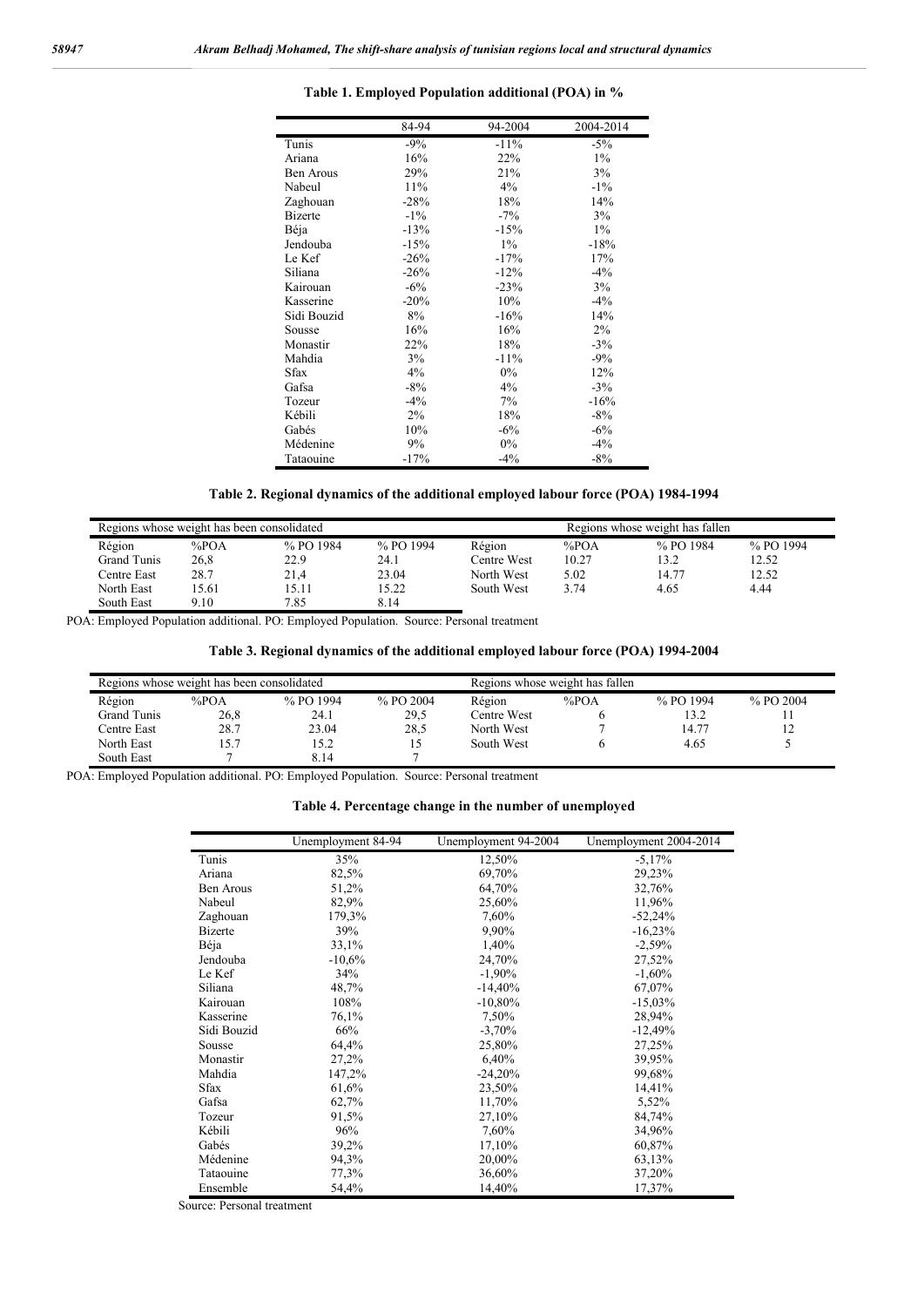#### **Table 5. Dynamic characteristic activities and types of development areas 1984-1994**

| Spaces in decline |                        |                                   | Dynamic spaces |                      |                                   |
|-------------------|------------------------|-----------------------------------|----------------|----------------------|-----------------------------------|
| Governorate       | Improvement activities | <b>Characteristics Activities</b> | Governorate    | Activities hindsight | <b>Characteristics Activities</b> |
| Tunis             | AFP                    | S-ASSC-IM                         | Ariana         | AFP                  | S-IM-ASSC                         |
| Zaghouan          | <b>ASSC</b>            | <b>IM-CTP-AFP</b>                 | Ben Arous      | ۰.                   | IM-S-ASSC                         |
| <b>Bizerte</b>    | IM-ME-ASSC             | CTP-S                             | Nabeul         | <b>ASSC</b>          | <b>IM-AFP-S</b>                   |
| Beja              | AFP                    | <b>IM-CTP-ASSC</b>                | Sidi Bouzid    | AFP                  | CTP-S-IM-ASSC                     |
| Jendouba          | AFP-CTP                | S-IM                              | Sousse         | AFP-ASSC             | IM-S                              |
| Kef               | S-CTP                  | $AFP-IM$                          | Monastir       | ASSC-CTP             | <b>IM-AFP-S</b>                   |
| Siliana           | CTP-S                  | $AFP-IM$                          | Mahdia         | CTP-ASSC             | AFP-S                             |
| Kairouan          | $IM-S$                 | AFP-CTP-ASSC                      | <b>Sfax</b>    | S-ASSC               | <b>IM-ME-CTP</b>                  |
| Kasserine         | ASSC-CTP               | $AFP-IM$                          | Kebili         | <b>IM-BTP</b>        | ASSC-S-AFP                        |
| Gafsa             | CTP-S                  | ME-ASSC-IM                        | Gabes          |                      | AFP-ASSC-S                        |
| Tozeur            | S-AFP-CTP              | ĪΜ                                | Médenine       | CTP-AFP              | S-ASSC                            |
| Tataouine         | <b>ASSC</b>            | AFP-IM-S                          |                |                      |                                   |

Source: The sectors are listed in descending order of importance, I-S- CTP shows that the first sector is the industry followed by private services and the Construction & Public Works. S : Services, AFP Agriculture - Forest Fishing, ASSC : Administration, Socio collective services (Education , Health , Culture ) IM : Manufacturing Industry , CTP : Construction and Public Works , ME: Mines and Energy.

#### **Table 6. Dynamic characteristic activities and types of development areas 1994-2004**

| Spaces in decline |                        |                                   | Dynamic spaces |                          |                                   |
|-------------------|------------------------|-----------------------------------|----------------|--------------------------|-----------------------------------|
| Governorate       | Improvement activities | <b>Characteristics Activities</b> | Governorate    | Activities hindsight     | <b>Characteristics Activities</b> |
| Tunis             | AFP                    | S-ASSC-IM                         | Ariana         | AFP                      | S-IM-ASSC                         |
| Sidi Bouzid       | AFP                    | CTP-S-IM-ASSC                     | Ben Arous      | $\overline{\phantom{a}}$ | IM-S-ASSC                         |
| <b>Bizerte</b>    | <b>IM-ME-ASSC</b>      | CTP-S                             | Nabeul         | ASSC                     | <b>I-AFP-S</b>                    |
| Beja              | AFP                    | <b>IM-CTP-ASSC</b>                | Jendouba       | AFP-BTP                  | S-IM                              |
| Mahdia            | CTP-ASSC               | AFP-S                             | Sousse         | AFP-ASSC                 | IM-S                              |
| Kef               | S-CTP                  | AFP-IM                            | Monastir       | ASSC-BTP                 | <b>IM-AFP-S</b>                   |
| Siliana           | CTP-S                  | AFP-IM                            | Zaghouan       | ASSC                     | <b>IM-CTP-AFP</b>                 |
| Kairouan          | $IM-S$                 | AFP-CTP-ASSC                      | <b>Sfax</b>    | S-ASSC                   | <b>IM-ME-CTP</b>                  |
| Kasserine         | ASSC--CTP              | AFP-IM                            | Kebili         | I-BTP                    | ASSC-S-AFP                        |
| Gabes             |                        | AFP-ASSC-S                        | Gafsa          | $BT-S$                   | ME-ASSC-IM                        |
| Médenine          | CTP-AFP                | S-ASSC                            | Tozeur         | <b>S-AFP-BTP</b>         | IM                                |
| Tataouine         | ASSC                   | AFP-IM-S                          |                |                          |                                   |

Source: The sectors are listed in descending order of importance, I-S- CTP shows that the first sector is the industry followed by private services and the Construction & Public Works. S : Services, AFP Agriculture - Forest Fishing, ASSC : Administration, Socio collective services (Education, Health, Culture) IM : Manufacturing Industry, CTP : Construction and Public Works, ME: Mines and Energy.

#### **Table 7. Dynamic characteristic activities and types of development areas 2004-2014**

|                | Spaces in decline      |                 |                        | Dynamic spaces |                        |
|----------------|------------------------|-----------------|------------------------|----------------|------------------------|
| Governorate    | Improvement activities | Governorate     | Improvement activities | Governorate    | Improvement activities |
| Tunis          | AFP                    | S-ASSC-IM       | Ariana                 | AFP            | S-IM-ASSC              |
| Sidi Bouzid    | AFP                    | CTP-S-IM-ASSC   | Ben Arous              |                | IM-S-ASSC              |
| <b>Bizerte</b> | <b>IM-ME-ASSC</b>      | CTP-S           |                        |                |                        |
| Beja           | AFP                    | IM-CTP-ASSC     | Jendouba               | AFP-CTP        | $S-IM$                 |
| Mahdia         | CTP-ASSC               | AFP-S           | Sousse                 | AFP-ASSC       | $IM-S$                 |
| Nabeul         | <b>ASSC</b>            | $IM-AFP-S$      |                        |                |                        |
| Siliana        | CTP-S                  | AFP-IM          | Zaghouan               | <b>ASSC</b>    | IM-BTP-AFP             |
| Kairouan       | $IM-S$                 | AFP-CTP-ASSC    | <b>Sfax</b>            | S-ASSC         | <b>IM-ME-CTP</b>       |
| Kasserine      | <b>ASSC-CTP</b>        | AFP-IM          | Kebili                 | <b>IM-BTP</b>  | ASSC-S-AFP             |
| Gabes          |                        | AFP-ASSC-S      | Gafsa                  | CTP-S          | ME-ASSC-IM             |
| Médenine       | <b>CTP-AFP</b>         | S-ASSC          | Tozeur                 | S-AFP-CTP      | IM                     |
| Tataouine      | <b>ASSC</b>            | AFP-IM-S        | <b>Bizerte</b>         | IM-ME-ASSC     | CTP-S                  |
| Monastir       | ASSC-CTP               | <b>IM-AFP-S</b> | Beja                   | AFP            | IM-CTP-ASSC            |
|                |                        |                 | Kef                    | S-CTP          | $AFP-IM$               |

Source: The sectors are listed in descending order of importance, I-S- CTP shows that the first sector is the industry followed by private services and the Construction & Public Works. S : Services, AFP Agriculture - Forest Fishing, ASSC : Administration, Socio collective services (Education, Health, Culture) IM : Manufacturing Industry, CTP : Construction and Public Works, ME: Mines and Energy.

| Table 8. Evolution of the PO, Part net job. Regional components, structural by local District between 1994 and 2004 |  |  |
|---------------------------------------------------------------------------------------------------------------------|--|--|
|                                                                                                                     |  |  |

| Région    | Evolution of PO | Regional components | <b>PNE</b> | Structural component | Local component |
|-----------|-----------------|---------------------|------------|----------------------|-----------------|
| Er'-Er    | CR              | <b>PNE</b>          | СL         | СS                   | CL              |
| G T       | 150659          | 122243              | 28416      | 29021                | $-579$          |
| NE        | 83389           | 80711               | 2678       | $-11902$             | 14580           |
| NW        | 26811           | 78887               | $-52076$   | $-24681$             | $-43464$        |
| СE        | 149872          | 115981              | 34791      | 4580.1               | 30211           |
| CW        | 54862           | 70782               | $-15622$   | $-22973$             | 7351            |
| <b>SE</b> | 48638           | 41927               | 6711       | $-1774$              | 6322            |
| <b>SW</b> | 20559           | 24858               | -4899      | $-8438$              | $-5334$         |

Source: Personal treatment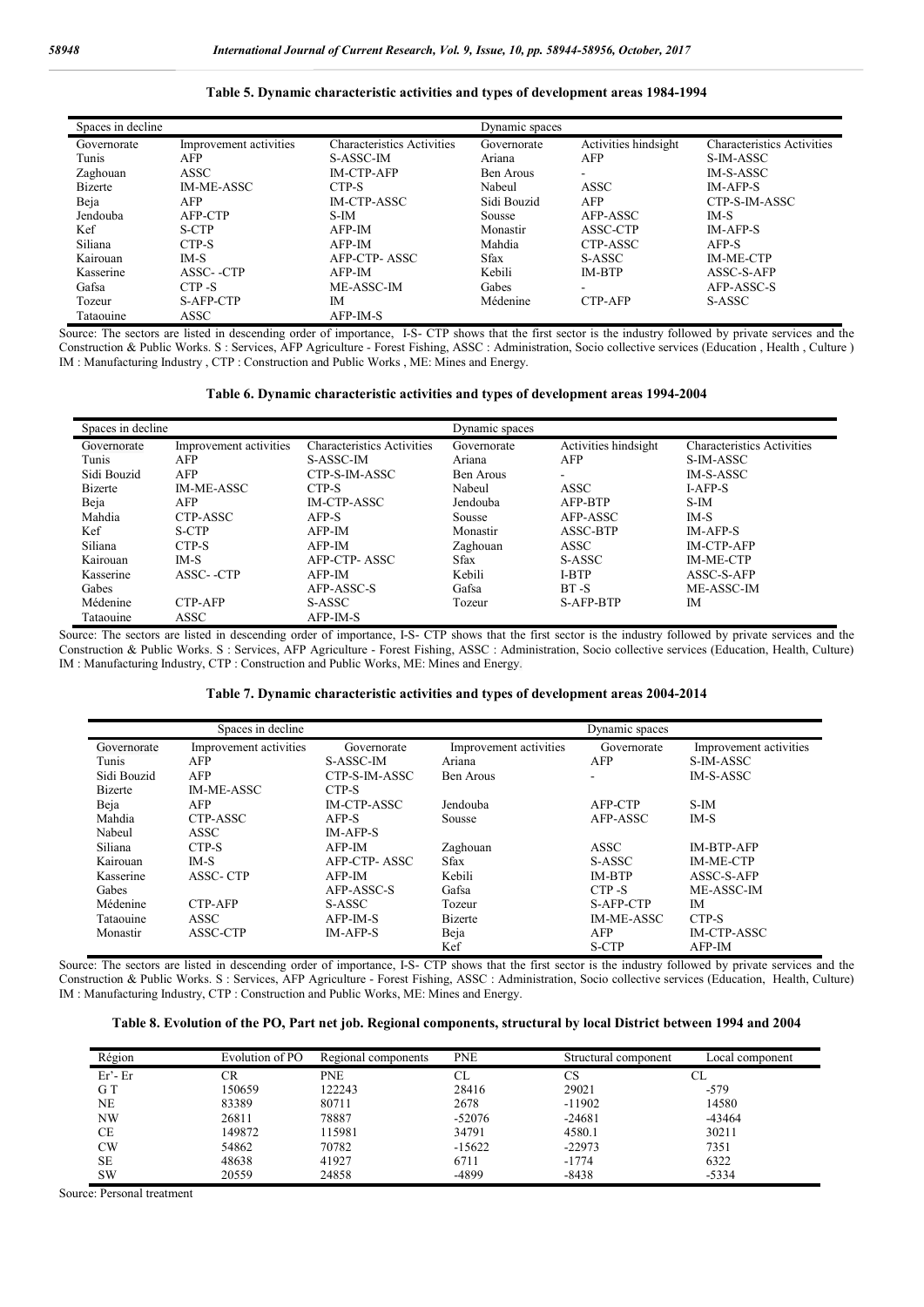### **Table 9. Classification by governorate of the component locale between 1984 - 1994-2004**

| 1994<br>$1984 -$ | Ariana | Nabeul | Monastir | Ben<br>Arous | Sousse | Kasserine | Zaghouan | Jendouba    | .<br>TZ.<br>Kebili | Sfax   | $\sim$<br>$\sim$<br>Gafsa | ozeur |
|------------------|--------|--------|----------|--------------|--------|-----------|----------|-------------|--------------------|--------|---------------------------|-------|
| 1994-2004        | Ariana | Nabeul | oousse   | Ben<br>Arous | Arıana | sousse    | Monastır | <b>Sfax</b> | Médenine           | Kebili | ozeur                     | Sfax  |
| lassement        |        |        |          |              |        |           |          |             |                    |        |                           |       |

| Table 10. Results of the the shift-share analysis (ASR) |  |
|---------------------------------------------------------|--|
|---------------------------------------------------------|--|

| Gouvernorats   | Variation de PO | <b>CR</b>  | <b>PNE</b>    | <b>CS</b> | CL       |
|----------------|-----------------|------------|---------------|-----------|----------|
| Tunis          | 33656           | 64601,5676 | -30945,5676   | 28517     | -59462   |
| Ariana         | 74843           | 38268,9253 | 36574,0747    | 5780      | 30794    |
| Ben Arous      | 49365           | 25889,1427 | 23475,8573    | 6320      | 17155    |
| Nabeul         | 51072           | 43806,3406 | 7265,65939    | $-10733$  | 17998    |
| Zaghouan       | 13389           | 7544,55575 | 5844,44425    | $-779$    | 6623     |
| <b>Bizerte</b> | 20861           | 29960,9611 | -9099,96114   | $-696$    | $-8403$  |
| Béja           | 6389            | 19413,4048 | $-13024,4048$ | $-5498$   | $-7526$  |
| Jendouba       | 21919           | 21400,292  | 518,708018    | -4986     | 5505     |
| Le Kef         | 3496            | 13675,7587 | $-10179,7587$ | $-601$    | $-9579$  |
| Siliana        | 5949            | 12397,0439 | $-6448,04387$ | $-2013$   | $-4441$  |
| Kairouan       | 670             | 29974,7702 | -29304,7702   | $-6601$   | $-22704$ |
| Kasserine      | 23754           | 16626,0549 | 7127,94506    | $-1124$   | 8252     |
| Sidi Bouzid    | 6271            | 20274,3969 | -14003,3969   | $-6104$   | -7899    |
| Sousse         | 48011           | 28684,7779 | 19326,2221    | 4303      | 15023    |
| Monastir       | 45663           | 25880,8573 | 19782,1427    | 2625      | 17157    |
| Mahdia         | 11226           | 21746,438  | $-10520,438$  | -7548     | $-2973$  |
| <b>Sfax</b>    | 47579           | 46754,3353 | 824,664682    | $-2487$   | 3312     |
| Gafsa          | 15614           | 13073,6856 | 2540,31435    | 448       | 2093     |
| Tozeur         | 5998            | 4657,78101 | 1340,21899    | 464       | 877      |
| Kébili         | 10587           | 5994,49373 | 4592,50627    | $-319$    | 4912     |
| Gabés          | 12445           | 17177,7251 | -4732,72512   | 741       | $-5470$  |
| Médenine       | 20654           | 20692,3498 | -38,3497753   | $-357$    | 319      |
| Tataouine      | 4678            | 5593,34182 | -915,341823   | 643       | $-1559$  |



**Map 1. Dynamics of the labor force between 1984-1994-2004**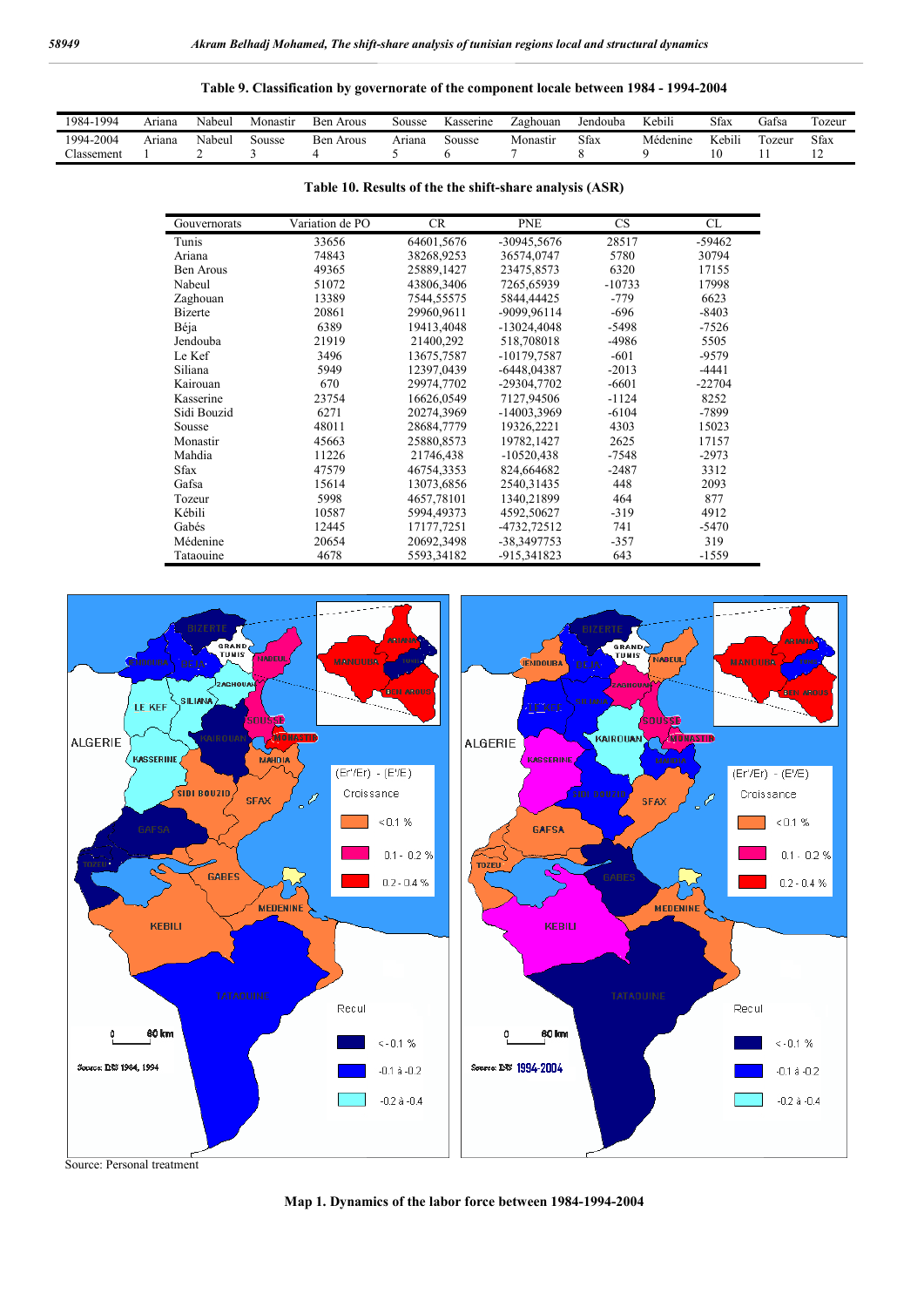

**Source:** Personal treatment

**Map 2. Typology of spaces according to the structural residual analysis**

Zaghouan for the North East, North West for the Beja and Monastir for the Centre East. Other governorates such as Mahdia, Sidi Bouzid, Kairouan, Kef and Siliana recorded negative performances. Factors combine to explain this situation. On the one hand, there is a decongesting Tunis in favor of neighboring governorates and, secondly, large flows of migrants, who are due to rural exodus to neighboring regions most dynamic in the creation of jobs such as East and Greater Tunis Centre may explain these negative performance (Table 4).

#### **The internal dynamics of the spaces**

Regional trends Share Net Employment (PNE) by activity and governorate during the three periods covered by this study shows that across large parts of the country, there are two completely different trajectories. Governorates North East and Central East continue to show net positive dynamics of employment regardless of the period covered by the study. For its part, the regions of Central West and North West stand out with negative results, despite a positive trend reported for the Central West in 2004. With regard to the southern regions, we note that the South East is starting to show negative results in 1994, which contrasts with the situation in the South West. All these findings are caused different types of relationships that will be developed in what follows.

### **The relationship between sectoral dynamics and local dynamics**

In this section, we will try to explain the local dynamics taking into account the structural changes that knows the local economy each governorate, which will be divided into two types of areas:

- Those down compared to the negative evolution of their share of net employment;
- Those dynamic that display a positive net employment share

This will be trying each time to establish the list of engines sectors that have the greatest level of employment and the level of overall growth in each governorate hand. The analysis is a comparative analysis because data are available for three periods (1984-1994, 1994-2004 and 2004-2014). From a structural point of view, the spatial dynamics of employment is based in fact on important high-growth activities such as industry and services , where agriculture to some medium, such as Sidi Bouzid, and Ariana Manouba. Table 1 summarizes the situation in the first study period, which runs from 1984 to 1994 specifying the areas that drive the regional dynamics of each governorate as well as those who experience a reverse path to the overall space concerned. Motor activity is the anchor of the regional dynamics and has a lasting impact on the stability and growth in the medium and long term in this environment. It changes according to the potential of each space. Thus, we can talk about the role played by the administration in the governorate of Kebili and this motor activity becomes associated with agriculture Gabes and Mahdia and services Médenine. Agriculture is partnering with industry in the case of Monastir and industry for the governorate of Nabeul. Services rather characterize Ariana and Médenine and are in addition to the industry to structure the local economic space in the governorates of Sfax, Monastir, Sousse. Similarly, we find that the sectors of industry, services and administration explain the positive dynamics surrounding the capital governorates observed an opposite trend since the governorate of Tunis is in this period, a space down. Indeed, this decline is general and affects all the activities, especially the administration, services and industry, through the processes of loosening and decentralization implemented locally. Only agriculture is undergoing a significant improvement, probably because mechanisms modernization and peri-urban agriculture increasingly shaped by market requirements. The same trend is unfortunate, for different reasons, Beja where industry, construction and administration fell sharply. The manufacturing sector is designated as responsible for the regional decline in the case of the governorates of Bizerte, Beja and Tozeur, given the weakness of their industrial activities, however, the decline in agricultural activities negatively affect the circles that form the North West and Centre West (Siliana, Kef, Kasserine and Kairouan). For its part, the crisis in the mining industry has profoundly affected the governorate of Gafsa. The administration and services operate in the opposite direction in the case of Zaghouane governorates of Kasserine and Tataouine, while this is the case for industry and services in Kairouan and Gafsa and Kef BTP (Table 5).

Continuing our analysis to the second decade that covers our work, that is to say from 1994 to 2004, we note that the major governorates of Greater Tunis (especially Ariana and Ben Arous) and East Central (Sousse and Sfax to a lesser degree Monastir) continue to show positive net job performance , a clear sign of local employment dynamics (Table 6) hand. For other regions, the results are negative or change course between the two decades that treats our analysis. At this level, we are talking about a set composed of eight governorates that have followed different trajectories pendants two decades. The cas of Sidi Bouzid, the explanation comes from the significant loss of speed CTP sector and industry sector considered engines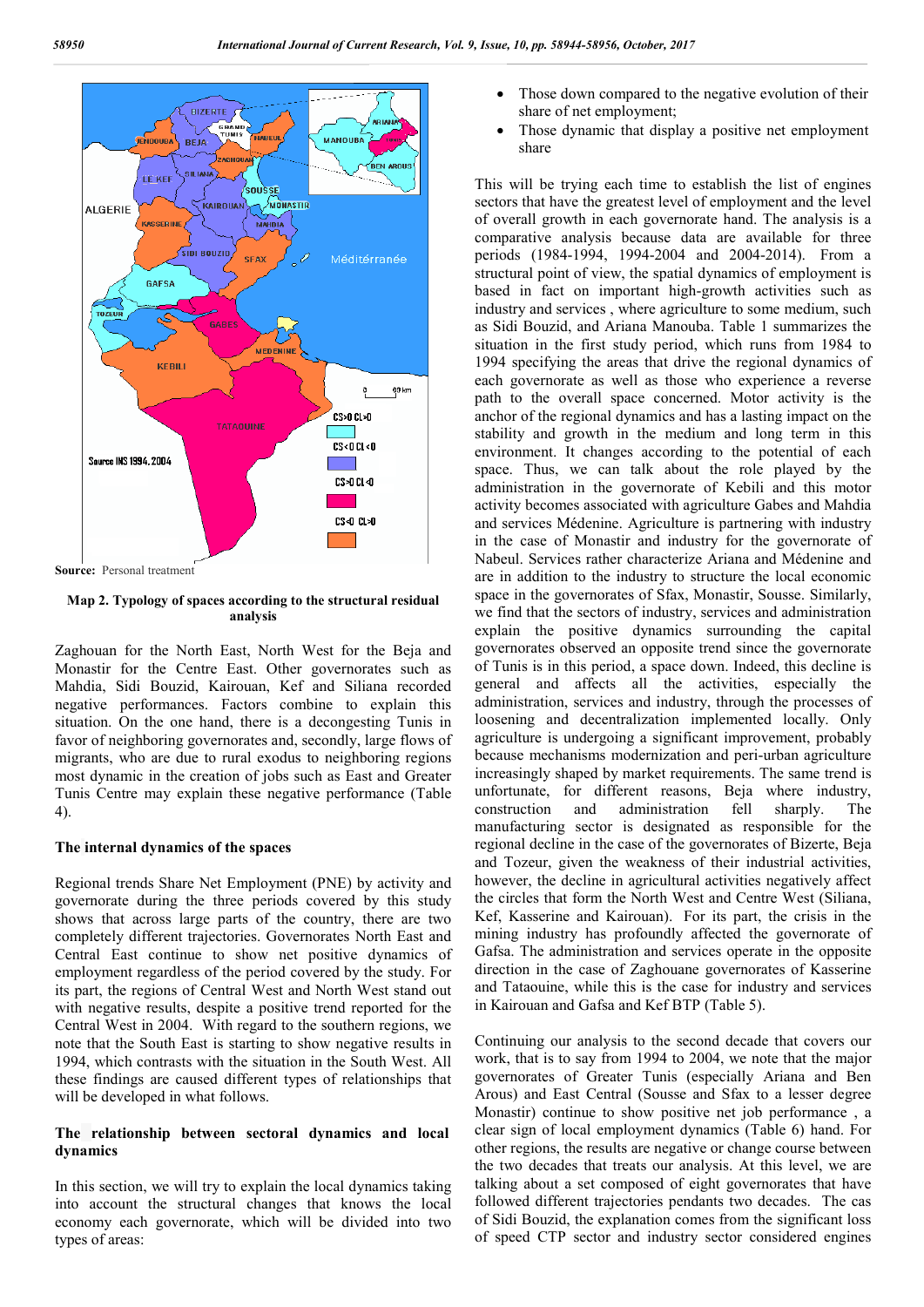sectors. Mahdia Médenine, meanwhile suffer from agriculture, forestry and fisheries in agony as he is the main source of employment in these two areas. For its part, Gabes is struggling to implement a more efficient service sector industries sector which has failed to attract investment despite the potentialities this region. The opposite case is the governorates of Jendoub, Tozeur, Gafsa and Zaghouan. They start to hold their own game because the first two have managed to revitalize the primary sector more services for Tozeur. Zaghouan and Gafsa have reversed thanks to the two industry sectors and Administration and Services Socio Collective (Table 6).

The last study period, which runs from 2004 to 2014, is characterized mainly by the new breath, facing the North West and the two governorates of Bizerte and Sidi Bouzid. This dynamic is the result of the revival of agriculture, forestry and fisheries for the two governorates of Kef and Beja, and industry sector and that of construction. For their part, the two governorates of Monastir Nabeul and experience their first signs of slowdown due to the stalling of agriculture, forestry and fisheries for the first associated with the industry to the second governorate (Table 7) Generally, the trajectories, observed throughout the three periods of this study, show two distinct spatial ensembles: a first which brings together the regions of the coast (with resulting greater Tunis and East Central governorates) and which expresses a structural dynamics since the initial structure predestines it to an additional occupied population growth.

### **The structural component: growing importance of services**

During the first decade that covers our work (1984 to 1994), we note that on a general level, two significant in economic activities between services production activities trends are highlighted, indicating the stage of regional development (see Appendix 9). On the one hand, it is mainly in service sectors that are at the origin of the local structural dynamics as they experienced higher than average national employed population growth rate. On the other hand, the production activities (agriculture, industry, mining, energy and construction) showed, for the most part, generally lower than the national average. The initial sectoral structure strongly permeates the local economic dynamics, or upward if dynamic activities are driven either to the drop if space is located in a very dynamic set of activities. Governorates, the most dynamic for the period from 1984 to 1994, recorded values above 0 structural component and are in descending order (see Annex 9): Tunis, Ariana, Sousse, Sfax, Monastir, Ben Arous and Médenine. All these governorates, except Médenine, Sousse and Sfax, maintain a positive structural component between 1994 and 2004, however with some upheaval in the ranking now looks as follows : Tunis, Ariana, Ben Arous, Bizerte, Gafsa, Gabes, Tozeur, Monastir (see Annex 10).

This new ranking shows the important role played by the structural component in the dynamics of employment for some southern governorates and reveals a transformation of the economic fabric and Sfaxien Soussien, which are choking situation and begin to look for new firstly less polluted areas and diversify other. The initial economic structure gives these governorates (those with a positive structural component), a widely employed population higher than what they actually recorded during these two periods. Other governorates have values of the structural component (CS) below 0. The lowest values are those of the Central West, North West and North

East (minus the Grand Tunis). The Southern region generally experiences lower scores, especially in the South East, and is located in an intermediate phase for the first period from 1984 to 1994. This transition is marked by positive scores recorded by Gabes, Tataouine, Tozeur and Gafsa for the second decade covered by this work. The structural component made out four engines households take their gas service activities and industry with an intensity that fades from North to South. We are talking of Greater Tunis whole which records the effects of loosening metropolisation and around the capital, Tunis, Sousse and Monastir, Sfax and Gafsa. Other interior regions have an unfavorable structure (the North West and Central West), while the South has a structure which, without being favorable, is not too debilitating. This inventory changes during the second period of our analysis (see Appendix 10). One notices that the services recorded negative values of their structural component while the construction sector began to experience a return to form with the positive values of its structural component. The dynamics of the structural component at this level is shaped largely by the government sector, education and health. It is essentially public investment in infrastructure improvements at this level. The analysis across different regions of the country shows that the capital Tunis, the North East, the East Midlands and South East show a clear positive dynamic situation that contrasts with the western regions which fell regardless the study period (Table 8).

Structural composition reveals two areas: first we talk Greater Tunis, where the central governorate of Tunis has all the structural advantages, but also the peripheral areas (governorates of Ariana and Ben Arous), which also show positive. results Secondly, speaking of East Centre governorates of Sousse and Monastir, excluding Mahdia Governorate which presents itself as an unfavorable structure and Sfax probably shows signs of slowing, following a period of rapid industrial growth and services. For the South East, the two governorates of Tataouine and Gabes took over the Medenine marks not now.

### **The local component: the two differentiated spaces**

The local component shows the importance of the intrinsic characteristics of the space in the dynamics of each region. It is calculated by subtracting between actual developments and theoretical of each activity, if it had followed the national trend. This component expresses, in fact, the attractiveness of each governorate and reflects the role played by specific determinants or random which have nothing to do with the general evolution of the economy or its structural composition. The distribution of the values of the local between 1984 and 1994 component highlights the importance of local factors to the economic dynamics of coastal, South West and the governorates of Kairouan and Sidi Bouzid who show positive results, while the other governorates show negative values sign of the low attractiveness of this area (see appendice 8). In this case, the maritime strategic opening and the existence of fertile land largely explain these results. The local component of the concentration is in favor of the coastal front (NE, CE and SE), with the exception of Tunis, Gafsa and Tataouine. Generally found the following pattern: the most attractive areas are, in descending order, the outskirts of Tunis, including the governorate of Ben Arous and Ariana, the Cap Bon Nabeul with that class pole position, while the East Midlands including Monastir and Sousse, Sidi Bouzid (third nationally) and Central West, most of the South (Kebili,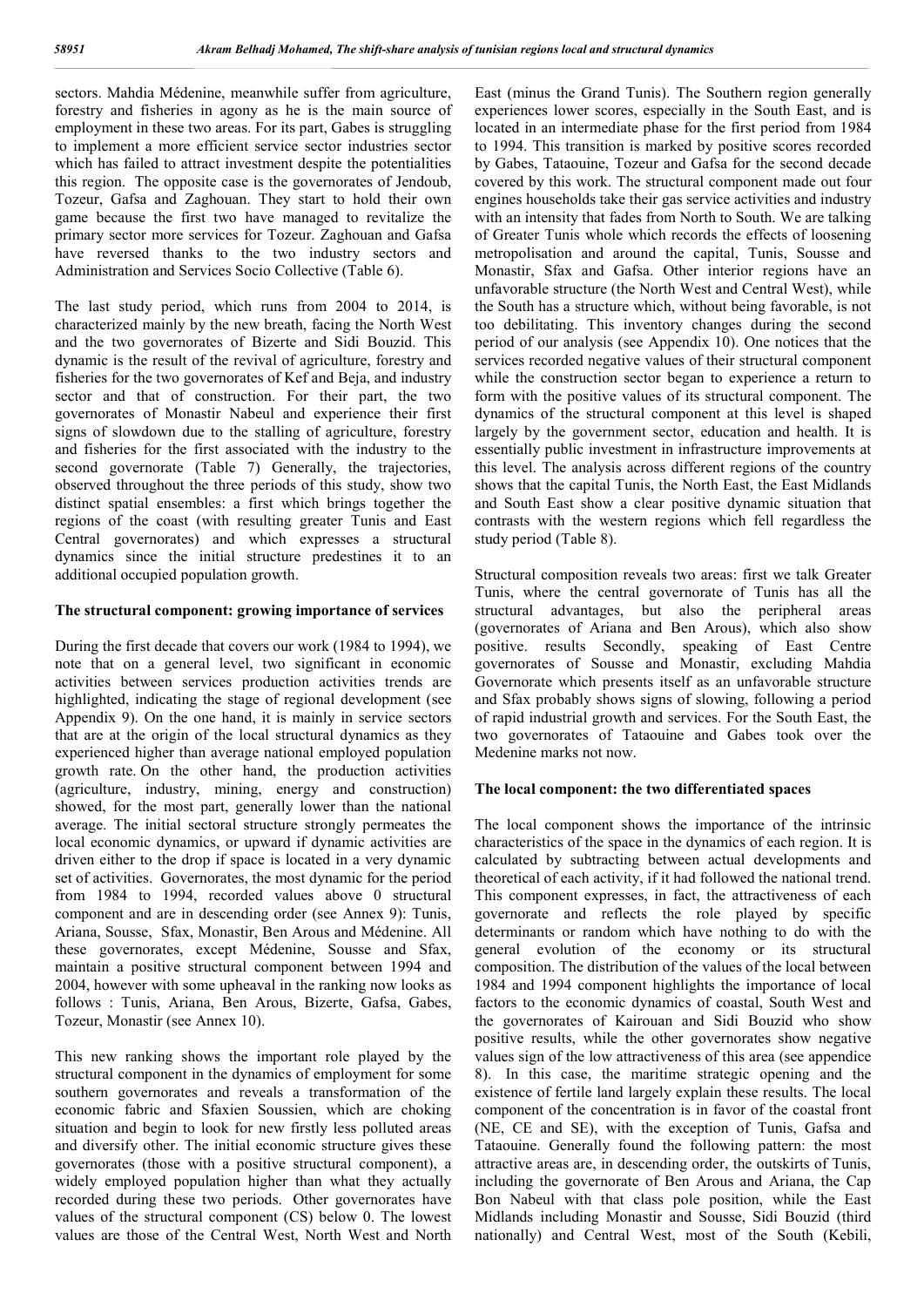Tozeur, Gabes and Médenine). In this ranking, Sfax farm walk which denotes an average explanatory power of local factors for local economic dynamics. Other governorates are presented as unattractive spaces (for multiple factors) as is the case in the governorates of Tunis, Zaghouan, Kasserine, Gafsa and Tataouine The spatial configuration of the local component remains broadly the same for the period 1994 to 2004, however, some changes to note in the standings or at the impact on some governorates component which is now negative (see Appendix 7). We note also the entry in the classification of two governorates that are beginning to take advantage of the effects related to the rental of their industrial activities: it is Jendouba and Kasserine. The reverse situation is two governorates of Mahdia and especially Sidi Bouzid who register now obvious negative sign of the inability of local factors to promote a dynamic and attractiveness of their territories results.

### **The differentiation of spaces according to the two components of the regional dynamics**

Building on the results of each governorate according to both local and structural components for the period from 1984 to 2014 can be divided into four groups according to the spatial and structural impact on local dynamics and attractiveness of environment.

• Spaces Initial favorable structure and strong regional attractiveness  $(CL > 0, CS > 0)$ 

It is on the outskirts of Tunis with the governorates of Ariana and Ben Arous, the governorates of Sousse, Monastir Center East, finally the Gafsa and Tozeur in the South. At the level of large regions, we find the East Centre belongs to this group. These are spaces where the initial sectoral structure is very favorable and dynamic activities are represented (services, industry, intensive agriculture.), the situation is also attractive. Note that these results are practically the same for the period from 1984 to 1994 with the exception of Sfax and Médenine that, between the two periods, have lost some appeal at the sectoral component of regional economic dynamics. The opposite case is the governorates of Gafsa and Tozeur in the South that are beginning to show a promising global regional dynamic.

 spaces in favour but little attractive original structure  $(CS > 0, CL < 0)$ 

Can be distinguished in this category, the governorate of Tunis whose structure is more favorable, but the effects of congestion and diseconomies make it less attractive Two other governorates are in the same situation: it is Gabes and Tataouine suffering a near- isolation does not allow them to benefit from localization externalities Efforts in improving the road infrastructure especially in this case is an urgent necessity.

attractive spaces to unfavourable structure  $(CS \le 0, CL)$  $> 0$ 

To begin with, we talk governorate of Nabeul and Kebili which retain their status in the previous period while Zaghouan Jendouba Kasserine and improve the attractiveness of their space. For their part, Sfax and Médenine are asked to review their industrial structure through diversification or modernization of the productive apparatus. At the level of the major regions was the North East, South West and Central West in this case.

 spaces to unfavourable and little attractive original structure with  $(CS < 0, CL < 0)$ 

Found in this set governorates of Bizerte, Kef, Siliana , Beja , Mahdia , Kairouan and Sid Bouzid. At the regional level, it is called the Northwest. This type of region is a deep crisis affecting local externalities localization economic structure as well.

### **Conclusion**

At the end of this analysis we can say that the shift-method allowed us to identify the determinants of regional economic dynamics for all available spaces between 1984.1994, 2004 and 2014, building on the employed population, which allowed us to analyze the trajectories of different regions and offer an explanatory spatial typology of the operation and evolution of the Tunisian space. In Tunisia we distinguish evolution at two speeds: positive being metropolisation for eastern regions of the country and a negative trend for the rest of the country. However, this type of shift-share analysis suffers from some deficiency that is worth quoting. This method decomposes the trajectory of local employment in a structural component and a residual other (local), and quantifies the associated impact these two components. Its usefulness is limited to the identification function.

### **REFERENCES**

Aydalot Ph 1985. Economie régionale et urbaine. Economica.

- Belhedi, A. 1992. L'organisation de l'espace en Tunisie. PUT, FSHS
- Belhedi, A. 2005. La dynamique économique régionale en Tunisie Analyse structurelle-résiduelle. Revue européenne de géographie. N° 310.
- De Brabander G. and Verbist, G. 1992. Housing and employment in the Antwerp region. Antwerpen. UFSIA cité par Servais et al.
- Derycke P.H. 1992. Espace et Dynamiques Territoriales. Economica. Paris, p 336.
- Fisher, A. 1973. The cost of putting footprints in sands of time. New York Times.
- Haggett, P. 1973. L'analyse spatiale en géographie humaine, A Colin coll U, p 390.
- Merenne-Schoumaker B. 2002. La localisation des industries, Enjeux et dynamiques PUR Didact, Géographie Rennes.
- Mignolet, M. 1987. L'économie belge dans la crise. Quaden, G. (Ed.)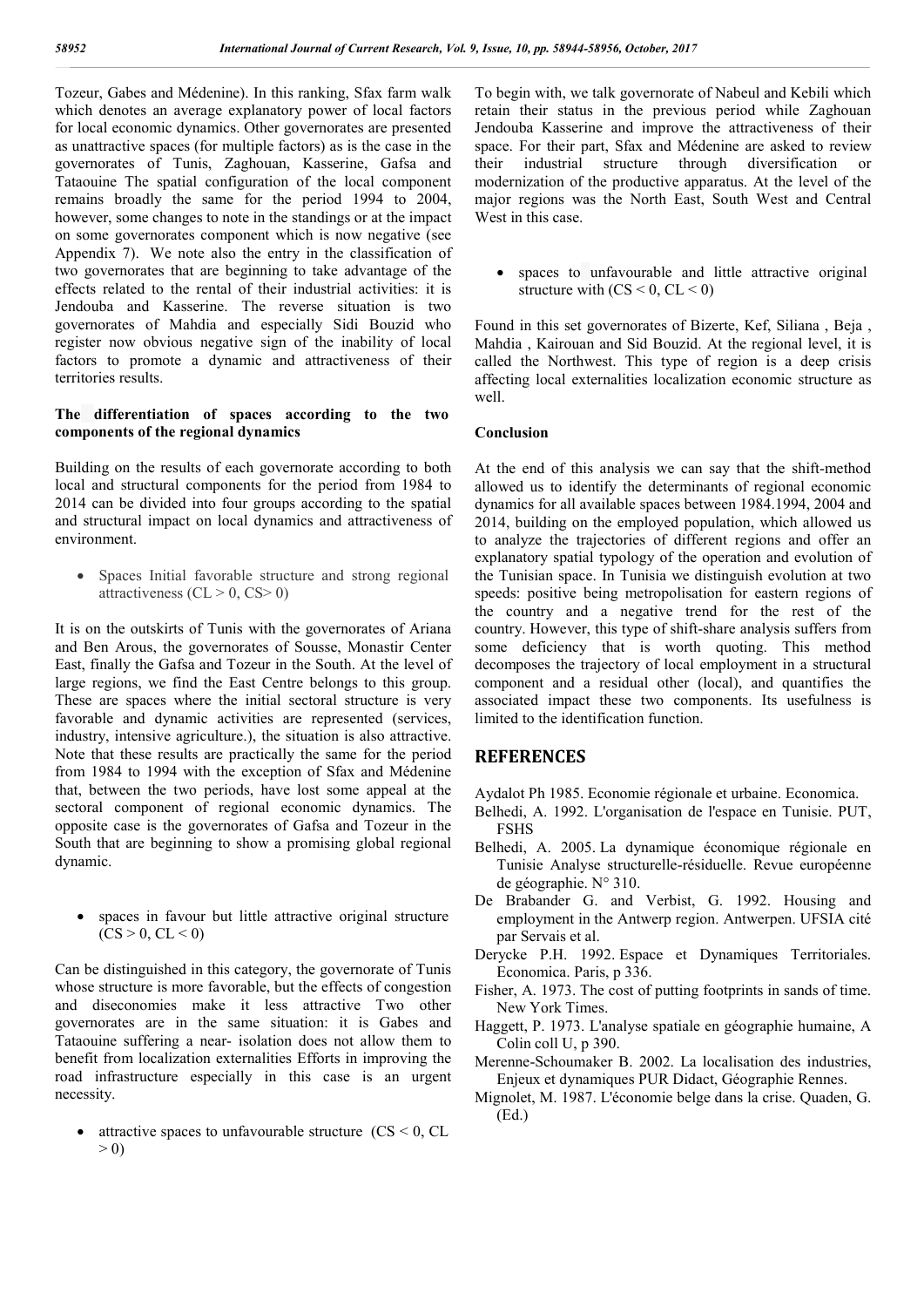# **Appendices**

**Appendice 1: Variation in % by governorate and economic activity of the active population occupied between 1984 and 1994**

|                | Agric, Forestry | manufact | Mines and | C.T.P   | Services | Administration, | Not reported | Total |
|----------------|-----------------|----------|-----------|---------|----------|-----------------|--------------|-------|
|                | and Fishing     | Industry | energy    |         |          | Edu/Health      |              |       |
| Tunis          | 9,7             | 8,1      | $-6,9$    | 2,1     | 52,4     | 19,4            | $-60,5$      | 20,0  |
| Ariana         | 1,6             | 66,5     | 39,1      | 45,6    | 52,5     | 70,9            | $-20,6$      | 44,8  |
| Ben Arous      | 25,6            | 60,0     | 39,7      | 45,1    | 104,8    | 65,9            | $-60,3$      | 58,5  |
| Nabeul         | 18,0            | 63,8     | 21,1      | 32,8    | 93,8     | 26,0            | $-40,8$      | 40,0  |
| Zaghouan       | $-6,7$          | $-25,5$  | $-26,2$   | $-13,7$ | 74,8     | 50,5            | $-54,6$      | 1,6   |
| <b>Bizerte</b> | 4,1             | 40,8     | 5,7       | 10,9    | 67,1     | 56,8            | $-31,7$      | 28,1  |
| Béja           | 24,1            | $-7,7$   | $-18,5$   | 4,7     | 64,2     | 22,9            | $-75,9$      | 16,0  |
| Jendouba       | 19,8            | $-41,1$  | $-36,8$   | 46,0    | 91,3     | 42,0            | $-67,8$      | 14,3  |
| Le Kef         | $-20,7$         | $-33,6$  | $-32,8$   | 50,0    | 109,2    | 46,2            | $-78,2$      | 3,1   |
| Siliana        | $-14,0$         | $-14,9$  | $-30,0$   | 44,3    | 98,2     | 21,2            | $-87,1$      | 3,3   |
| Kairouan       | $-8,6$          | 62,9     | 25,4      | 24,5    | 101,6    | 33,6            | $-9,1$       | 23,4  |
| Kasserine      | $-25,5$         | $-1,4$   | 25,2      | 33,8    | 104,6    | 90,1            | $-79,7$      | 9,6   |
| Sidi Bouzid    | $-2,3$          | 103,0    | 75,5      | 97,4    | 153,5    | 82,2            | $-73,8$      | 37,2  |
| Sousse         | $-9,0$          | 54,3     | 51,1      | 28,0    | 106,8    | 28,1            | $-50,6$      | 45,6  |
| Monastir       | 35,6            | 70,0     | 3,1       | 14,6    | 95,8     | 24,9            | $-63,0$      | 50,7  |
| Mahdia         | 33,2            | 25,4     | 46,0      | 5,4     | 94,2     | 33,5            | $-76,5$      | 31,8  |
| Sfax           | 7,9             | 41,9     | 58,9      | 38,0    | 62,0     | 36,4            | $-74,6$      | 33,1  |
| Gafsa          | 8,7             | $-0,4$   | $-36,1$   | 52,8    | 94,4     | 92,7            | $-78,6$      | 20,8  |
| Tozeur         | 37,7            | $-41,7$  | 100,7     | 76,6    | 171,8    | 69,0            | $-93,0$      | 24,8  |
| Kébili         | 19,7            | $-29,5$  | 80,0      | 9,5     | 151,1    | 118,2           | $-89,7$      | 31,1  |
| Gabés          | 36,9            | 28,2     | 100,6     | 35,9    | 92,7     | 63,8            | $-83,5$      | 39,2  |
| Médenine       | 1,0             | 25,1     | 14,4      | 12,4    | 120,1    | 53,0            | $-52,9$      | 38,6  |
| Tataouine      | $-29,0$         | 11,1     | 30,9      | 22,0    | 53,6     | 99,4            | $-84,9$      | 11,9  |
| <b>TOTAL</b>   | 5,4             | 32,0     | $-3,3$    | 28,7    | 79,5     | 42,0            | $-62,6$      | 29,1  |

Source : Personal treatment

### **Appendice 2: % change governorate and economic activity of the labor force between 1994 and 2004**

|                | Agric, Forestry<br>and Fishing | manufact<br>Industry | Mines and | C.T.P    | Services | Administration,<br>Edu/Health | Not reported | Total |
|----------------|--------------------------------|----------------------|-----------|----------|----------|-------------------------------|--------------|-------|
|                |                                |                      | energy    |          |          |                               |              |       |
| Tunis          | $-30,3%$                       | $-6,2%$              | $-11,0%$  | 13,6%    | 4,7%     | 46,2%                         | $-45,1%$     | 12,0% |
| Ariana         | $-6,7%$                        | 32,8%                | 5,3%      | 45,9%    | 38,0%    | 116,1%                        | $-25,2%$     | 45,0% |
| Ben Arous      | $3.0\%$                        | 31,8%                | 15,3%     | 38,4%    | 33,5%    | 103,1%                        | $-16,3%$     | 43,9% |
| Nabeul         | $-10,4%$                       | 56,9%                | 5,3%      | 29,8%    | 22,6%    | 88,5%                         | $-32,3%$     | 26,8% |
| Zaghouan       | $-9,6%$                        | 145,8%               | $-17,4%$  | 36,3%    | 23,8%    | 66,7%                         | 24,0%        | 40,8% |
| <b>Bizerte</b> | $-15,9%$                       | 31,3%                | $-13,3%$  | 37,2%    | 9,5%     | 43,5%                         | $-38,5%$     | 16,0% |
| Béja           | $-4,6%$                        | $-13,3%$             | $-0.9\%$  | 10,9%    | 5,6%     | 61,5%                         | $-42,2%$     | 7,6%  |
| Jendouba       | 37,7%                          | $-11,2%$             | $-18,2%$  | $-0.1\%$ | 12,4%    | 76,9%                         | $-59,8%$     | 23,6% |
| Le Kef         | $-9,5%$                        | $-0.5%$              | $-32,4%$  | $-18,2%$ | $-3,6%$  | 79,7%                         | $-55,1%$     | 5,9%  |
| Siliana        | $-13,5%$                       | $-6,3%$              | $-6,6%$   | $6.3\%$  | $-0.6\%$ | 99,2%                         | 9,6%         | 11,0% |
| Kairouan       | $-6,2%$                        | $-43,4%$             | $-12,3%$  | 2,1%     | 14,2%    | 66,5%                         | $-53,2%$     | 0,5%  |
| Kasserine      | 33,0%                          | $-6,1%$              | $-14,9%$  | 12,5%    | 31,5%    | 102,7%                        | $-35,0%$     | 32,9% |
| Sidi Bouzid    | $-4,3%$                        | $-43,1%$             | $-21,7%$  | 1,5%     | 18,3%    | 79,5%                         | 62,6%        | 7,1%  |
| Sousse         | $-17,1%$                       | 41,3%                | $-25,6%$  | 32,6%    | 30,5%    | 89,4%                         | 66,1%        | 38,5% |
| Monastir       | $-24,5%$                       | 57,6%                | 15,5%     | 43,4%    | 21,6%    | 71,4%                         | 178,3%       | 40,6% |
| Mahdia         | $-32,6%$                       | 18,7%                | 14,7%     | 71,2%    | 41,0%    | 61,2%                         | $-9,1%$      | 11,9% |
| Sfax           | $-24,6%$                       | 26,9%                | $-9,9%$   | 44,2%    | 18,1%    | 85,4%                         | 128,8%       | 23,4% |
| Gafsa          | $-5,0\%$                       | 21,0%                | $-14,0%$  | 40,2%    | $7.2\%$  | 96,8%                         | 12.1%        | 27,5% |
| Tozeur         | 2.3%                           | 40,2%                | $-18.9%$  | 8.9%     | 30,1%    | 76,9%                         | $-32,3%$     | 29,6% |
| Kébili         | 29,4%                          | $-7,3%$              | $-29,7%$  | 60,5%    | 26,0%    | 84,4%                         | 7,8%         | 40,6% |
| Gabés          | $-9,2%$                        | 1,7%                 | $-10,0%$  | 42,2%    | 8,0%     | 59,8%                         | 16,9%        | 16,7% |
| Médenine       | $-35,2%$                       | $-22,1%$             | $-4,9%$   | 34,1%    | 43,2%    | 83,8%                         | 32,6%        | 23,0% |
| Tataouine      | $-24,8%$                       | 26,5%                | 37,9%     | 31,9%    | $-12,6%$ | 89,1%                         | 106,3%       | 19,2% |
| Ensemble       | $-7,9%$                        | 21,7%                | $-8,4%$   | 24,6%    | 19,4%    | 75,9%                         | $-17,1%$     | 23,0% |

Source : Personal treatment

### **APPENDICE 3: % change governorate and economic activity of the labor force between 2004 and 2014**

|                | Agric, Forestry and<br>Fishing | manufact<br>Industry | Mines and<br>energy | C.T.P      | Services  | Administration,<br>Edu/Health | Not reported | Total    |
|----------------|--------------------------------|----------------------|---------------------|------------|-----------|-------------------------------|--------------|----------|
| Tunis          | 4.04%                          | 7.78%                | $-5,76%$            | $-6,38%$   | 7.98%     | $-0.01%$                      | $-54.43%$    | 3.33%    |
| Ariana         | 2.28%                          | 12.06%               | $-4,17%$            | 4.21%      | 13.93%    | 9.68%                         | $-59.17%$    | 8,91%    |
| Ben Arous      | 9.53%                          | 22.44%               | $0.60\%$            | 2,35%      | 13.77%    | 2,62%                         | $-25,85%$    | 11,09%   |
| Nabeul         | 5.05%                          | 4,54%                | $-2,71%$            | 14,21%     | 8.71%     | 5,16%                         | 12,86%       | 6,76%    |
| Zaghouan       | 57.96%                         | 10,51%               | $-20,43%$           | 9,83%      | 15.99%    | 17.00%                        | $-13,09\%$   | 22,13%   |
| <b>Bizerte</b> | 35.76%                         | 9.33%                | $-1,95%$            | 7.07%      | 1.72%     | 6.46%                         | $-39.76%$    | 11,25%   |
| Béja           | 24,39%                         | $-11.16%$            | 18,25%              | $-16,88%$  | 6,07%     | 3.79%                         | 207,39%      | 9,11%    |
| Jendouba       | $-17.55\%$                     | $-20.85%$            | 15.29%              | $-17.44%$  | 5,76%     | 1.54%                         | $-10.22\%$   | $-9,59%$ |
| Le Kef         | 106.72%                        | $-16.24%$            | $-34,62%$           | $-4.62\%$  | 5.10%     | 3.50%                         | 53.73%       | 25,55%   |
| Siliana        | 52.48%                         | $-27,43%$            | 9,31%               | $-26,69%$  | $-3,42\%$ | $-10,28%$                     | 71,04%       | 3,77%    |
| Kairouan       | 43.34%                         | $-4.52\%$            | 2.77%               | $-16.50\%$ | 5.85%     | 2.79%                         | 80.52%       | 11,39%   |
| Kasserine      | 42,93%                         | $-21,92\%$           | 43,27%              | $-26,20%$  | $-1,23%$  | $-7,56%$                      | 269.23%      | 4,43%    |
| Sidi Bouzid    | 59.15%                         | $-22.28%$            | 27.23%              | $-5.66\%$  | 19.05%    | $-2.94%$                      | 25.14%       | 22.55%   |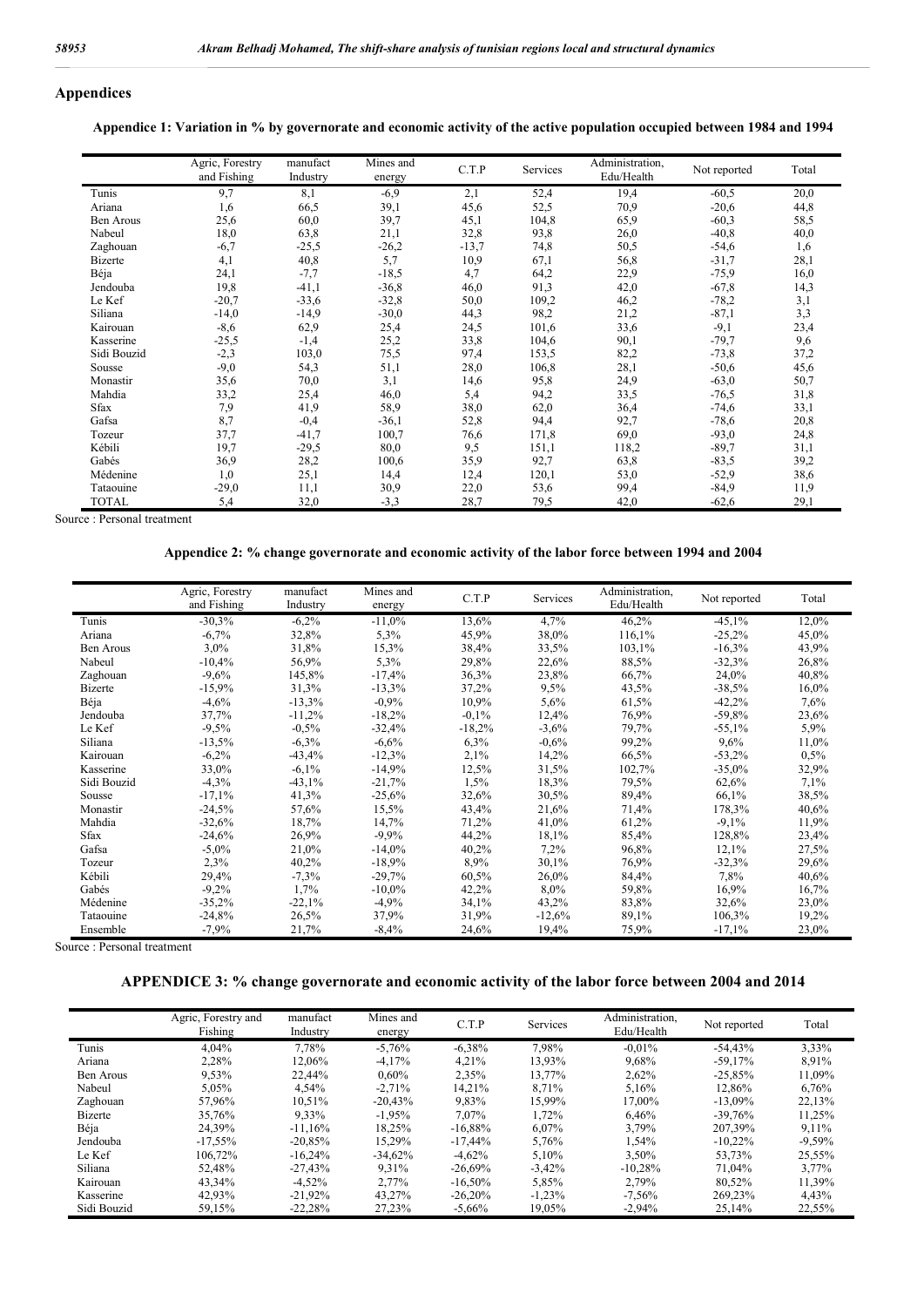| Sousse    | 23,98%     | $6.00\%$   | 51.42%     | 5.26%      | 16.07%    | 6.46%     | $-48.54%$  | 9,62%     |
|-----------|------------|------------|------------|------------|-----------|-----------|------------|-----------|
| Monastir  | $-7,70%$   | $-1,65%$   | 6.27%      | 10,95%     | 16,19%    | 13,41%    | $-63,57\%$ | 4,95%     |
| Mahdia    | $-10.05\%$ | $-3,09\%$  | $0.30\%$   | $-5,51\%$  | 1.62%     | 12,58%    | 115.00%    | $-1,11\%$ |
| Sfax      | 32,26%     | 15,28%     | 41.56%     | 33,30%     | 16,76%    | $10.61\%$ | 46.05%     | 19,73%    |
| Gafsa     | 21,38%     | $-9.20\%$  | $-18.24\%$ | 10,57%     | 8,13%     | $4.02\%$  | 66.36%     | 5,02%     |
| Tozeur    | $-6.77\%$  | $-31.67\%$ | 6.56%      | $-32.39\%$ | $-4,75%$  | 0.62%     | 250.99%    | $-7,70%$  |
| Kébili    | $6.24\%$   | $-11.53\%$ | $-28.06\%$ | $-12.20\%$ | $-1.16\%$ | $0.91\%$  | 112.05%    | 0.29%     |
| Gabés     | 14.41%     | $-15.16\%$ | 17.23%     | $-14.91\%$ | 17.15%    | 4.69%     | 70.29%     | 2.54%     |
| Médenine  | $-16.37\%$ | $-3.19\%$  | 9.96%      | 13,65%     | 8.05%     | $-0.24%$  | $10.14\%$  | 3,80%     |
| Tataouine | $-16.72\%$ | $-11.86\%$ | $-1,21%$   | $-8,12\%$  | 16.20%    | 6.94%     | $-30.46%$  | 0.32%     |
| Ensemble  | 22,68%     | 4.76%      | 2,06%      | $-0.64\%$  | 10,20%    | 4.18%     | $-0.87\%$  | 8,07%     |

**Source :** Personal treatment

#### **Appendice 4: Labour Force by District in 2014**

| 891061  |
|---------|
| 537418  |
| 427941  |
| 860470  |
| 422057  |
| 283013  |
| 171267  |
| 3593227 |
|         |

National Institute of Statistics

### **Appendice 5: The labor force as a percentage of District 2014**

| Grand Tunis | 24,8%  |
|-------------|--------|
| North East  | 15,0%  |
| North West  | 11,9%  |
| Center East | 23,9%  |
| Center West | 11,7%  |
| South East  | 7.9%   |
| South West  | 4.8%   |
| Total       | 100.0% |

National Institute of Statistics

### **Appendice 6: Internal Migration Migration inter governorate by district (1999-2004)**

|                    | Incoming | Outgoing | Net Migration (1999-2004) | Net Migration (1989-1994) |
|--------------------|----------|----------|---------------------------|---------------------------|
| <b>Grand Tunis</b> | 200,3    | 141,8    | 58,5                      | 47,8                      |
| North East         | 41,5     | 37       | 4,5                       | $-0.3$                    |
| North West         | 25,2     | 70,5     | $-45.3$                   | $-35.9$                   |
| Center East        | 106,6    | 57       | 49,6                      | 18,6                      |
| Center West        | 22,1     | 74,6     | $-52,5$                   | $-23.9$                   |
| South East         | 32,7     | 37,2     | $-4,5$                    | $-2,7$                    |
| South West         | 16,2     | 26,5     | $-10.3$                   | $-3.6$                    |
| Total              | 444.6    | 444.6    |                           |                           |

National Institute of Statistics (RGPH 2004)

### **Appendice 7: Local Component (CL) by governorate and activity for the period between 1994 and 2004**

|                  | Agric, Forestry and<br>Fishing | manufact<br>Industry | Mines and<br>energy | C.T.P        | Services     | Administration,<br>Edu/Health | Not<br>reported | Total        |
|------------------|--------------------------------|----------------------|---------------------|--------------|--------------|-------------------------------|-----------------|--------------|
| Tunis            | $-566$                         | $-16458$             | 46                  | $-1881$      | $-14927$     | $-21009$                      | $-2121$         | $-56916$     |
| Ariana           | $-715$                         | 3862                 | 310                 | 4946         | 3623         | 19623                         | $-898$          | 30751        |
| <b>Ben Arous</b> | 93                             | 3180                 | 562                 | 1845         | 4581         | 9204                          | $-343$          | 19123        |
| Nabeul           | $-3531$                        | 12975                | 291                 | 776          | $-4236$      | 16502                         | $-651$          | 22126        |
| Zaghouan         | $-12$                          | 5975                 | $-27$               | 424          | 532          | $-2256$                       | 91              | 4727         |
| <b>Bizerte</b>   | $-4919$                        | 2851                 | $-128$              | 1441         | 709          | $-13206$                      | $-1174$         | $-14424$     |
| Béja             | 2171                           | $-3041$              | 30                  | $-2169$      | $-131$       | $-6310$                       | $-121$          | $-9571$      |
| Jendouba         | 13285                          | $-2374$              | $-129$              | $-4321$      | 103          | $-1565$                       | $-1518$         | 3481         |
| Le Kef           | 326                            | $-1086$              | $-462$              | -4894        | $-714$       | $-3761$                       | $-408$          | $-10998$     |
| Siliana          | $-1175$                        | $-1404$              | $-9$                | $-1387$      | $-610$       | $-2183$                       | 132             | $-6638$      |
| Sousse           | $-1411$                        | 8074                 | $-35$               | 973          | $-3639$      | 14558                         | 1171            | 19690        |
| Monastir         | $-2142$                        | 14554                | 160                 | 2193         | 533          | 294                           | 2003            | 17596        |
| Mahdia           | $-10930$                       | 77                   | 115                 | 4679         | 3357         | $-1094$                       | 237             | $-3559$      |
| <b>Sfax</b>      | $-5132$                        | 4376                 | 193                 | 3654         | 1939         | 2624                          | 2156            | 9810         |
| Kairouan         | $-1767$                        | $-14229$             | $-15$               | $-5438$      | 1228         | $-6561$                       | $-266$          | $-27049$     |
| Kasserine        | 9033                           | $-2913$              | $-39$               | $-2073$      | 2430         | $-2776$                       | 316             | 3979         |
| Sidi Bouzid      | 5945                           | $-5850$              | $-47$               | $-2343$      | 2603         | $-5062$                       | 212             | $-4541$      |
| Gabès            | 1068                           | $-3346$              | $-115$              | 1518         | 488          | $-4036$                       | 237             | $-4186$      |
| Médenine         | $-4768$                        | -4786                | 151                 | 803          | 2008         | 11571                         | 448             | 5427         |
| Tataouine        | $-831$                         | 109                  | 177                 | 411          | $-934$       | $-1055$                       | 286             | $-1837$      |
| Gafsa            | 1732                           | $-348$               | $-928$              | 228          | 785          | $-2929$                       | 258             | $-1202$      |
| Tozeur           | 438                            | 255                  | $-17$               | $-480$       | $-192$       | 301                           | $-60$           | 245          |
| Kébili           | 3806                           | $-453$               | $-82$               | 1094         | 464          | $-873$                        | 13              | 3970         |
| Total            | $\mathbf{0}$                   | $\mathbf{0}$         | $\boldsymbol{0}$    | $\mathbf{0}$ | $\mathbf{0}$ | $\boldsymbol{0}$              | $\mathbf{0}$    | $\mathbf{0}$ |

Personal treatment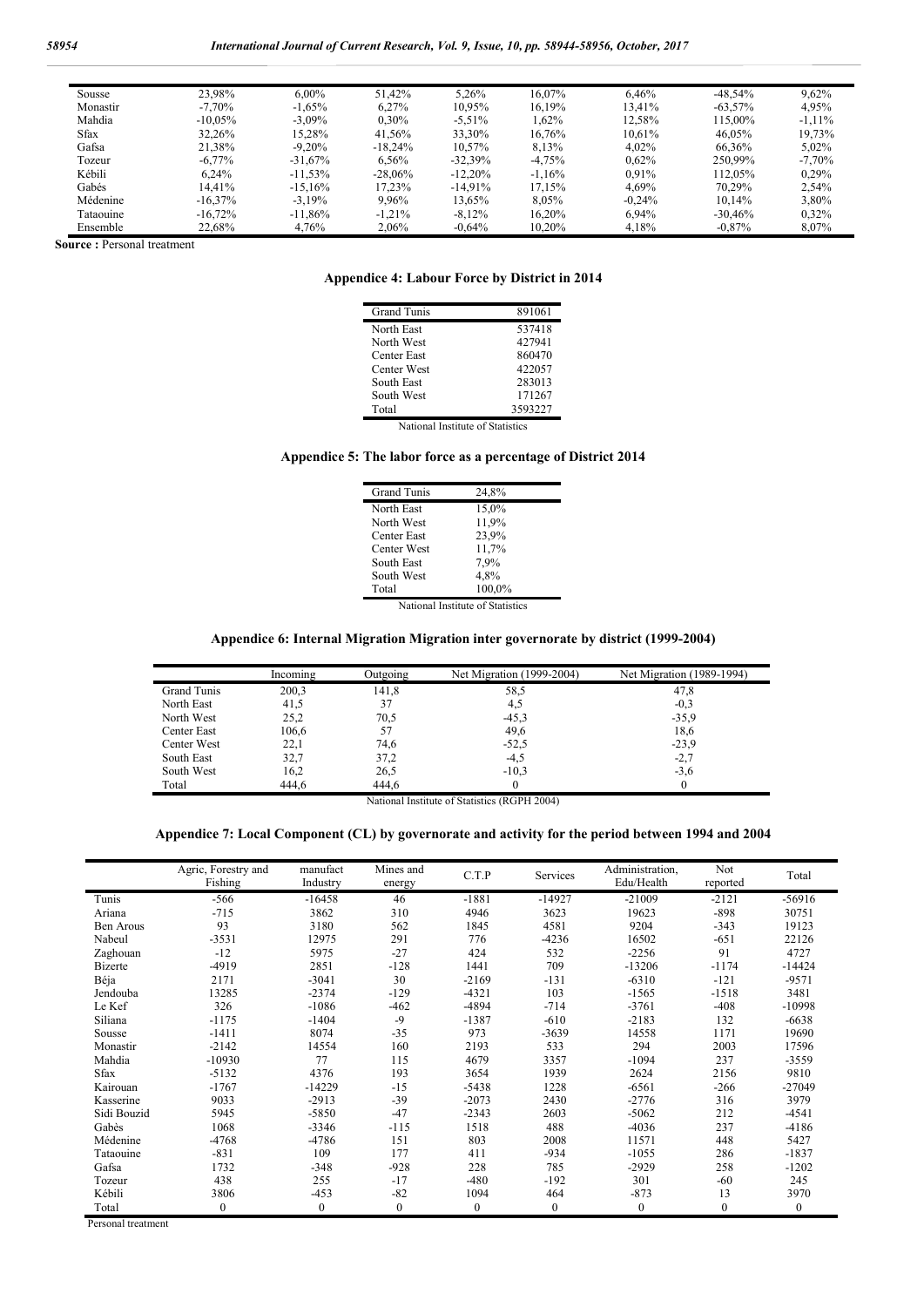| Governorates   | Agric, Forestry<br>and Fishing | manufact<br>Industry | Mines and<br>energy | C.T.P   | Services | Administration,<br>Edu/Health | Not<br>reported | Total    |
|----------------|--------------------------------|----------------------|---------------------|---------|----------|-------------------------------|-----------------|----------|
| Tunis          | 138                            | $-8860$              | $-190$              | $-5146$ | $-20932$ | -13719                        | 341             | $-23111$ |
| Ariana         | $-710$                         | 9035                 | 840                 | 2511    | 10498    | 5263                          | 2597            | 31218    |
| Ben Arous      | 1156                           | 6881                 | 672                 | 1037    | 4651     | 3208                          | 140             | 20309    |
| Nabeul         | 6235                           | 9924                 | 276                 | 587     | 3306     | $-2617$                       | 1178            | 13683    |
| Zaghouan       | $-1399$                        | $-3495$              | $-121$              | 2205    | $-166$   | 325                           | 73              | $-9139$  |
| <b>Bizerte</b> | $-400$                         | 3574                 | 151                 | $-2296$ | $-1824$  | 2183                          | 1292            | $-1866$  |
| Beja           | 5350                           | $-3201$              | $-118$              | $-2510$ | $-1412$  | $-1924$                       | $-517$          | $-10088$ |
| Jendouba       | 3918                           | $-8138$              | $-462$              | 2205    | $-21186$ | $\overline{c}$                | $-470$          | $-12653$ |
| Kef            | $-5494$                        | -4584                | $-640$              | 1644    | 1717     | 316                           | $-850$          | $-15481$ |
| Siliana        | $-4160$                        | $-2416$              | $-184$              | 1238    | 888      | $-1397$                       | $-1078$         | $-13853$ |
| Kairouan       | $-6309$                        | 5034                 | 170                 | $-911$  | 2415     | $-965$                        | 1407            | $-6885$  |
| Kasserine      | $-8612$                        | $-2317$              | 131                 | 675     | 1749     | 2884                          | $-585$          | $-13418$ |
| Sidi Bouzid    | $-2883$                        | 3568                 | 244                 | 5822    | 3861     | 2475                          | $-233$          | 4681     |
| Sousse         | $-1723$                        | 6584                 | 511                 | $-92$   | 5261     | $-2106$                       | 311             | 13399    |
| Monastir       | 2786                           | 11358                | 54                  | $-1461$ | 1730     | $-2183$                       | $-7$            | 15116    |
| Mahdia         | 8196                           | 83                   | 197                 | $-2362$ | 1223     | $-677$                        | $-313$          | 1348     |
| Sfax           | 983                            | 6488                 | 1431                | 1420    | $-5820$  | $-1141$                       | $-519$          | 4928     |
| Gafsa          | 288                            | $-1321$              | $-4212$             | 1212    | 993      | $-6428$                       | $-289$          | $-4301$  |
| Tozeur         | 1238                           | $-1761$              | 156                 | 837     | 1756     | 738                           | $-972$          | $-832$   |
| Kebili         | 1146                           | $-1449$              | 167                 | $-533$  | 1532     | 1974                          | $-406$          | 234      |

**Appendice 8: Local Component (CL) by governorate and activity for the period between 1984 and 1994**

Personnal treatment

### **Appendice 9: Structural Component (CS) activity and by governorate for the period between 1984 and 1994**

Gabes 3470 440 668 558 1183 1710 -908 4970 Medenine -750 37 150 -2017 5822 922 186 5653 Tataouine -2462 -2442 110 -224 -1219 1458 -371 -3912 Total 0 0 0 0 0 0 0 0 0 0

| Governorates   | Agric, Forêt et pêche | Industrie manufact.<br>alimentaire | Mines et<br>énergie | B.T.P   | Services | Administration,<br>Edu/Santé | Non<br>déclarés | <b>TOTAL</b> |
|----------------|-----------------------|------------------------------------|---------------------|---------|----------|------------------------------|-----------------|--------------|
| Tunis          | $-777$                | $-2451$                            | $-1755$             | $-224$  | 38068    | 73356                        | $-14640$        | 25257        |
| Ariana         | $-4567$               | $-1116$                            | $-658$              | $-173$  | 11197    | 2199                         | $-5710$         | 1173         |
| Ben Arous      | $-1402$               | $-1008$                            | $-518$              | $-73$   | 9280     | 1625                         | $-5312$         | 2591         |
| Nabeul         | $-12122$              | $-1311$                            | $-376$              | $-169$  | 11776    | 1983                         | -4988           | $-5206$      |
| Zaghouan       | $-2829$               | $-359$                             | $-176$              | $-60$   | 1652     | 463                          | $-842$          | $-2150$      |
| <b>Bizerte</b> | $-7759$               | $-1147$                            | $-558$              | $-148$  | 7138     | 1787                         | $-3859$         | -4546        |
| Beja           | $-7008$               | $-509$                             | $-259$              | $-121$  | 4523     | 1218                         | $-3600$         | $-5757$      |
| Jendouba       | $-6687$               | $-638$                             | $-459$              | $-147$  | 10693    | 1129                         | $-8468$         | $-4577$      |
| Kef            | $-5158$               | $-405$                             | $-721$              | $-90$   | 2411     | 813                          | $-4081$         | $-6744$      |
| Siliana        | $-5251$               | $-314$                             | $-229$              | $-92$   | 2411     | 813                          | $-4081$         | $-6744$      |
| Kairouan       | $-11092$              | $-680$                             | $-196$              | $-247$  | 5541     | 1382                         | $-2434$         | $-7726$      |
| Kasserine      | $-6825$               | $-458$                             | $-153$              | $-154$  | 2975     | 725                          | $-3184$         | $-7073$      |
| Sidi Bouzid    | $-9163$               | $-235$                             | $-103$              | $-98$   | 2616     | 744                          | $-1934$         | $-8174$      |
| Sousse         | $-2927$               | $-1149$                            | $-312$              | $-153$  | 9749     | 1833                         | $-2388$         | 4654         |
| Monastir       | $-2258$               | $-1294$                            | $-276$              | $-120$  | 7238     | 1548                         | $-1999$         | 2840         |
| Mahdia         | $-7214$               | $-671$                             | $-133$              | $-117$  | 4253     | 964                          | $-2082$         | $-5000$      |
| Sfax           | $-9754$               | $-1950$                            | $-764$              | $-178$  | 16299    | 2459                         | $-4026$         | 2087         |
| Gafsa          | $-2155$               | $-271$                             | $-4274$             | $-58$   | 3409     | 1606                         | $-1675$         | $-3418$      |
| Tozeur         | $-939$                | $-137$                             | $-50$               | $-20$   | 953      | 330                          | $-2961$         | $-2824$      |
| Kebili         | $-1959$               | $-138$                             | $-66$               | $-32$   | 1073     | 313                          | $-1388$         | $-2197$      |
| Gabes          | $-2696$               | $-660$                             | $-213$              | $-90$   | 4588     | 947                          | $-4026$         | $-2151$      |
| Medenine       | $-42131$              | -499                               | $-282$              | $-142$  | 7208     | 1017                         | $-1768$         | 1302         |
| Tataouine      | $-1758$               | $-105$                             | $-106$              | $-38$   | 2321     | 307                          | $-1545$         | $-925$       |
| Total          | $-116530$             | $-18845$                           | $-12638$            | $-2745$ | 166705   | 32814                        | $-87991$        | $-39231$     |

**Appendice 10: The structural component (CS) activity and by governorate for the period between 1994 and 2004**

| Governorates   | Agric, Forêt et<br>pêche | Industrie manufact.<br>alimentaire | Mines et<br>énergie | B.T.P | Services | Administration,<br>Edu/Santé | Non<br>déclarés | <b>TOTAL</b> |
|----------------|--------------------------|------------------------------------|---------------------|-------|----------|------------------------------|-----------------|--------------|
| Tunis          | $-998$                   | $-1155$                            | $-1532$             | 216   | -53095   | 83350                        | $-1427$         | 25361        |
| Ariana         | $-5429$                  | $-721$                             | $-858$              | 238   | $-23226$ | 35780                        | $-1119$         | 4665         |
| Ben Arous      | $-2061$                  | $-626$                             | $-680$              | 101   | $-17400$ | 25653                        | $-521$          | 4467         |
| Nabeul         | $-16738$                 | $-833$                             | $-426$              | 213   | $-20893$ | 23787                        | $-728$          | $-15621$     |
| Zaghouan       | $-3087$                  | $-104$                             | $-122$              | 49    | $-2644$  | 6632                         | $-94$           | 630          |
| <b>Bizerte</b> | $-9454$                  | $-627$                             | $-553$              | 156   | $-10916$ | 26663                        | $-650$          | 4620         |
| Béja           | $-10178$                 | $-182$                             | $-198$              | 120   | $-6799$  | 14241                        | $-214$          | $-3210$      |
| Jendouba       | $-9371$                  | $-146$                             | $-272$              | 204   | $-7919$  | 15264                        | $-673$          | $-2913$      |
| Le Kef         | $-4785$                  | $-104$                             | $-454$              | 127   | $-5591$  | 12684                        | $-272$          | 1604         |
| Siliana        | $-5282$                  | $-104$                             | $-151$              | 126   | $-4374$  | 9373                         | $-130$          | $-542$       |
| Sousse         | $-3115$                  | $-688$                             | $-443$              | 185   | $-18451$ | 22348                        | $-291$          | $-454$       |
| Monastir       | $-3583$                  | $-854$                             | $-267$              | 130   | $-12704$ | 18403                        | $-183$          | 942          |
| Mahdia         | $-11248$                 | $-326$                             | $-182$              | 117   | $-7559$  | 12244                        | $-120$          | $-7075$      |
| <b>Sfax</b>    | $-12311$                 | $-1074$                            | $-1139$             | 232   | $-24168$ | 31924                        | $-252$          | $-6788$      |
| Kairouan       | $-11870$                 | $-430$                             | $-231$              | 292   | $-10224$ | 17567                        | $-545$          | $-5442$      |
| Kasserine      | $-5946$                  | $-175$                             | $-180$              | 196   | $-5573$  | 13123                        | $-160$          | 1286         |
| Sidi Bouzid    | $-10474$                 | $-185$                             | $-170$              | 183   | $-6070$  | 12898                        | $-125$          | $-3942$      |
| Gabès          | $-4321$                  | $-329$                             | $-400$              | 116   | $-8092$  | 14762                        | $-164$          | 1574         |
| Médenine       | $-5003$                  | $-243$                             | $-303$              | 152   | -14525   | 14804                        | $-205$          | $-5323$      |